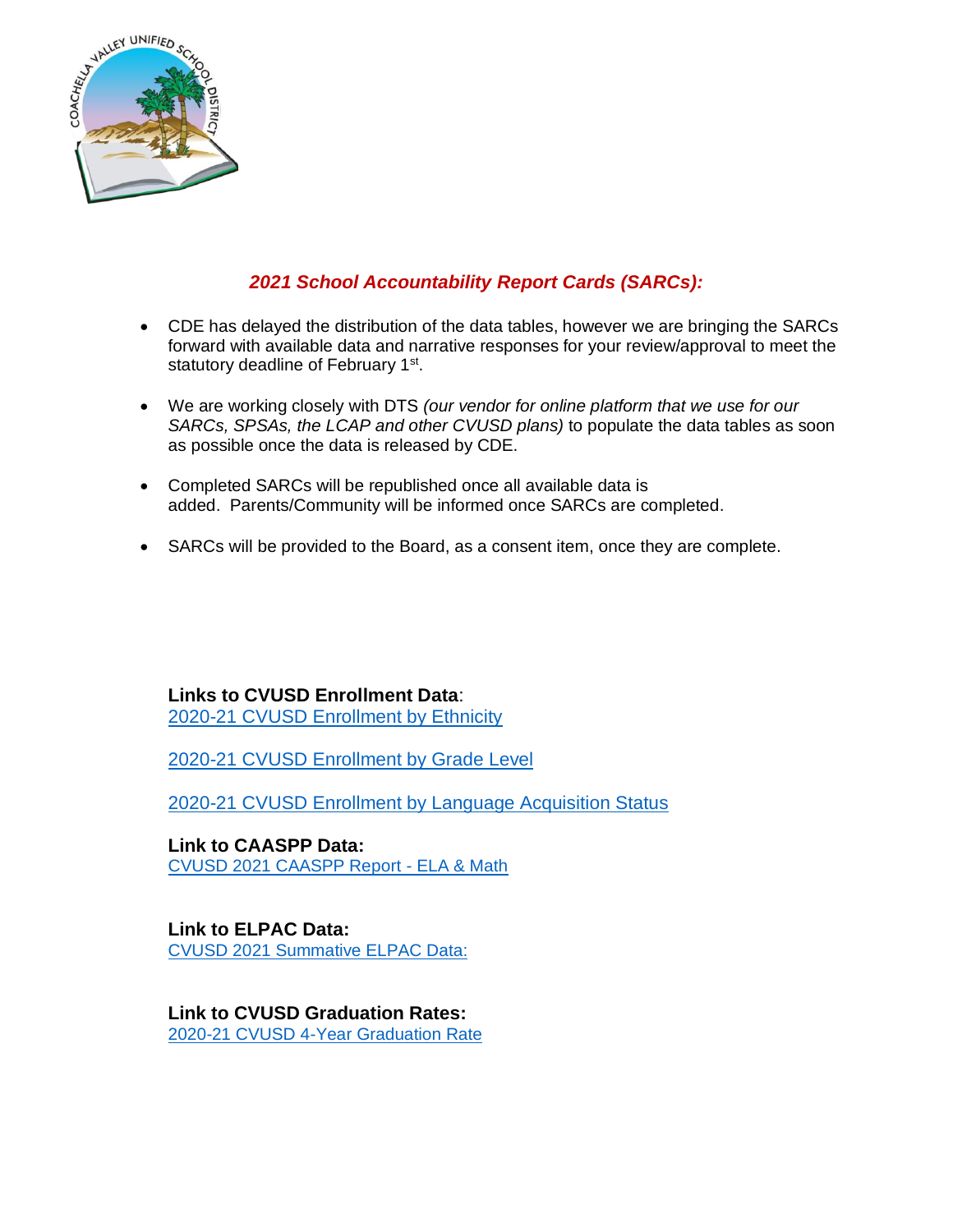# **Sea View Elementary**

**2021 School Accountability Report Card**



## **General Information about the School Accountability Report Card (SARC)**







**SARC Overview** By February 1 of each year, every school in California is required by state law to publish a School Accountability Report Card (SARC). The SARC contains information about the condition and performance of each California public school. Under the Local Control Funding Formula (LCFF) all local educational agencies (LEAs) are required to prepare a Local Control and Accountability Plan (LCAP), which describes how they intend to meet annual school-specific goals for all pupils, with specific activities to address state and local priorities. Additionally, data reported in an LCAP is to be consistent with data reported in the SARC.

> For more information about SARC requirements and access to prior year reports, see the California Department of Education (CDE) SARC web page at www.cde.ca.gov/ta/ac/sa/

> For more information about the LCFF or the LCAP, see the CDE LCFF web page at www.cde.ca.gov/fg/aa/lc/

> For additional information about the school, parents/guardians and community members should contact the school principal or the district office.

**DataQuest** DataQuest is an online data tool located on the CDE DataQuest web page at dq.cde.ca.gov/dataquest/ that contains additional information about this school and comparisons of the school to the district and the county. Specifically, DataQuest is a dynamic system that provides reports for accountability (e.g., test data, enrollment, high school graduates, dropouts, course enrollments, staffing, and data regarding English learners).

**California School Dashboard** The California School Dashboard (Dashboard) www.caschooldashboard.org/ reflects California's new accountability and continuous improvement system and provides information about how LEAs and schools are meeting the needs of California's diverse student population. The Dashboard contains reports that display the performance of LEAs, schools, and student groups on a set of state and local measures to assist in identifying strengths, challenges, and areas in need of improvement.

**Internet Access** Internet access is available at public libraries and other locations that are publicly accessible (e.g., the California State Library). Access to the Internet at libraries and public locations is generally provided on a first-come, first-served basis. Other use restrictions may include the hours of operation, the length of time that a workstation may be used (depending on availability), the types of software programs available on a workstation, and the ability to print documents.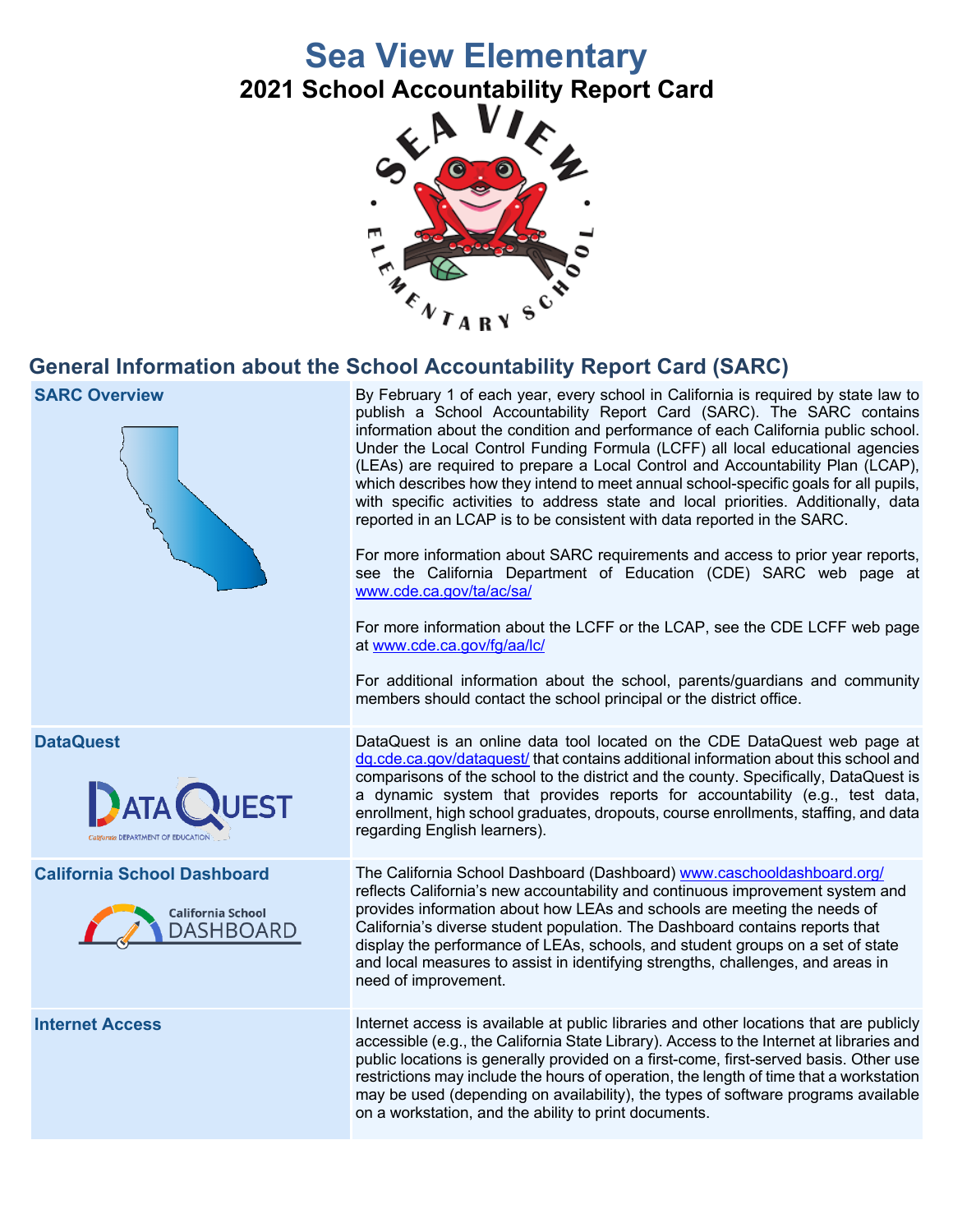| <b>2021-22 School Contact Information</b> |                       |  |  |  |
|-------------------------------------------|-----------------------|--|--|--|
| <b>School Name</b>                        | Sea View Elementary   |  |  |  |
| <b>Street</b>                             | 2467 Sea Shore Avenue |  |  |  |
| City, State, Zip                          | Salton City, CA 92275 |  |  |  |
| <b>Phone Number</b>                       | (760) 848-1565        |  |  |  |
| <b>Principal</b>                          | Tara Hinchen          |  |  |  |
| <b>Email Address</b>                      | tara.hinchen@cvusd.us |  |  |  |
| <b>School Website</b>                     | sves@cvusd.us         |  |  |  |
| <b>County-District-School (CDS) Code</b>  | 33736766032379        |  |  |  |

| <b>2021-22 District Contact Information</b> |                                          |  |  |  |  |
|---------------------------------------------|------------------------------------------|--|--|--|--|
| <b>District Name</b>                        | Coachella Valley Unified School District |  |  |  |  |
| <b>Phone Number</b>                         | (760) 399-5137                           |  |  |  |  |
| Superintendent                              | Dr. Luis Valentino                       |  |  |  |  |
| <b>Email Address</b>                        | luis.valentino@cvusd.us                  |  |  |  |  |
| <b>District Website Address</b>             | https://www.cvusd.us/                    |  |  |  |  |

### **2021-22 School Overview**

### Principal's Message

Sea View Elementary School provides a warm, stimulating environment where students are actively involved in learning academics as well as positive values. Students receive a standards-based, challenging curriculum by dedicated professional staff which is based on the individual needs of the students. Ongoing evaluation of student progress and achievement helps us refine our instructional program so students can achieve academic proficiency.

We have made a commitment to provide the best educational program possible for Sea View Elementary School's students and welcome any suggestions or questions you may have about the information contained in this report or about the school. Together, through our hard work, our students will be challenged to reach their maximum potential.

### Mission Statement

Patience, Grace, and Perseverance. These three words drive our efforts here at Sea View. It is our responsibility to create a challenging learning environment that encourages high expectations and believes in success for all students. We care about ourselves and others to create, support and maintain powerful student-engaged learning. We dare to use innovative techniques to enhance life-long learning through technology, multiple intelligences, varied instructional strategies, academic language, and interdisciplinary units. We share our cultural backgrounds to nurture growth, responsibility, and productivity by celebrating our diversity within a positive school-wide atmosphere and by promoting sportsmanship, school spirit, and pride in ourselves through our daily studies and our educational accomplishments.

Vision Statement

Creating academic and social-emotional possibilities through multiple tiers of support!

### District & School Profile

Coachella Valley Unified School District covers more than 1,200 square miles of mostly rural desert terrain, serving the communities of Coachella, Thermal, Mecca, Oasis, Indio, and the Salton Sea. The district currently operates fourteen elementary schools, three middle schools, three comprehensive high schools, one continuation high school, and one adult school. Coachella Valley Unified School District has a growing reputation for innovative programs and outstanding staff.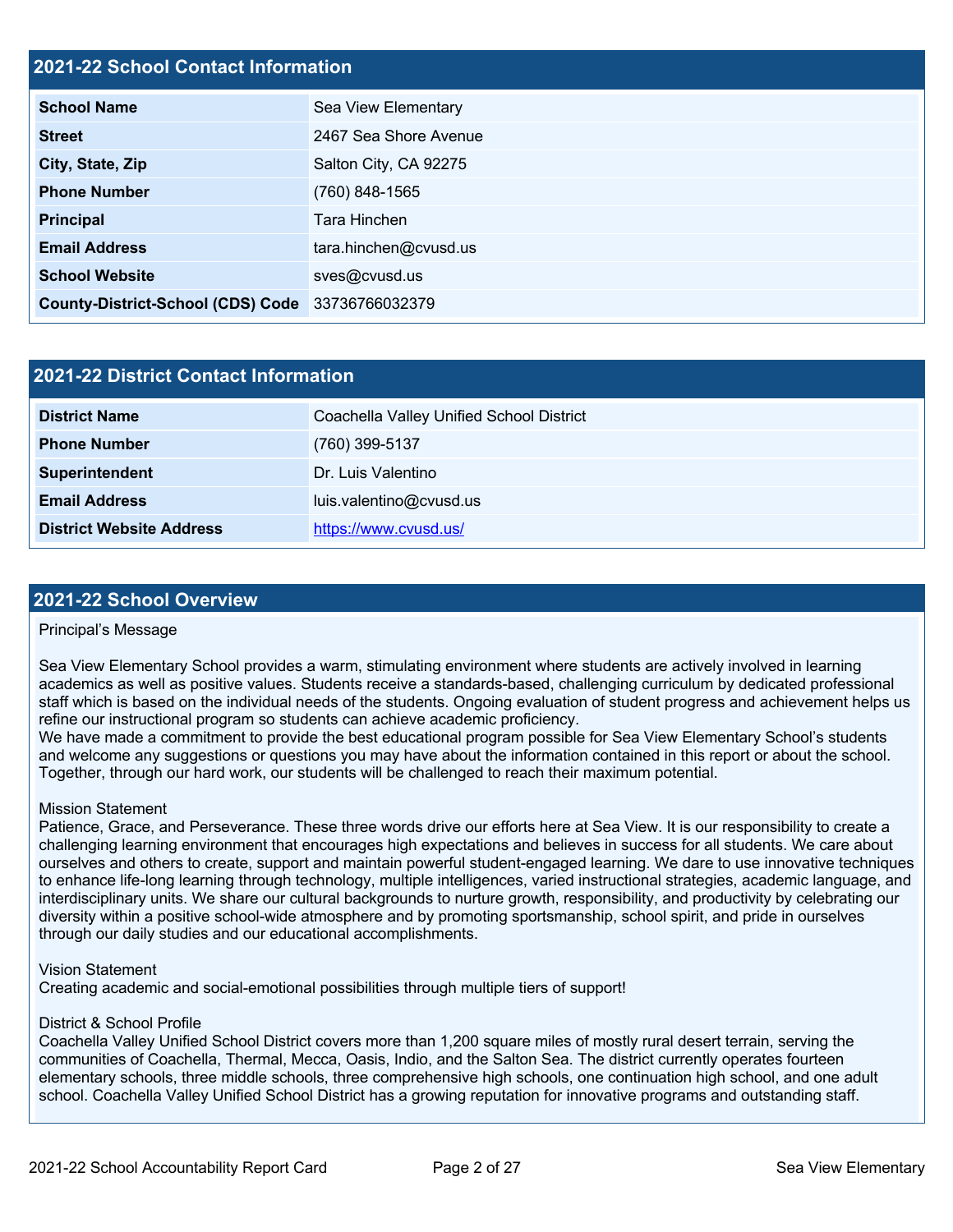### **2021-22 School Overview**

Sea View Elementary School is located 30 miles south of Coachella in Salton City, a small community situated on the west shore of the Salton Sea. During the 2020-2021 school year, 604 students were enrolled, including 93.2% socioeconomically disadvantaged students, 43.5% English Language Learners, 6.1% students with disabilities, 5.1% Migrant students, 1.0% Foster Youth, and 0.8% Homeless Youth.

## **About this School**



# **2020-21 Student Enrollment by Student Group Student Group Percent of Total Enrollment**

## **A. Conditions of Learning State Priority: Basic**

The SARC provides the following information relevant to the State priority: Basic (Priority 1):

- Degree to which teachers are appropriately assigned and fully credentialed in the subject area and for the pupils they are teaching;
- Pupils have access to standards-aligned instructional materials; and
- School facilities are maintained in good repair

Note: For more information refer to the Updated Teacher Equity Definitions web page at https://www.cde.ca.gov/pd/ee/teacherequitydefinitions.asp

| 2019-20 Teacher Preparation and Placement                                                       |         |
|-------------------------------------------------------------------------------------------------|---------|
| <b>Authorization/Assignment</b>                                                                 | 2019-20 |
| Fully (Preliminary or Clear) Credentialed for Subject and Student Placement (properly assigned) |         |
| <b>Intern Credential Holders Properly Assigned</b>                                              |         |
| Teachers Without Credentials and Misassignments ("ineffective" under ESSA)                      |         |
| Credentialed Teachers Assigned Out-of-Field ("out-of-field" under ESSA)                         |         |
| Unknown                                                                                         |         |
| <b>Total Teaching Positions</b>                                                                 |         |
|                                                                                                 |         |

Note: The data in this table is based on Full Time Equivalent (FTE) status. One FTE equals one staff member working full time; one FTE could also represent two staff members who each work 50 percent of full time. Additionally, an assignment is defined as a position that an educator is assigned to based on setting, subject, and grade level. An authorization is defined as the services that an educator is authorized to provide to students.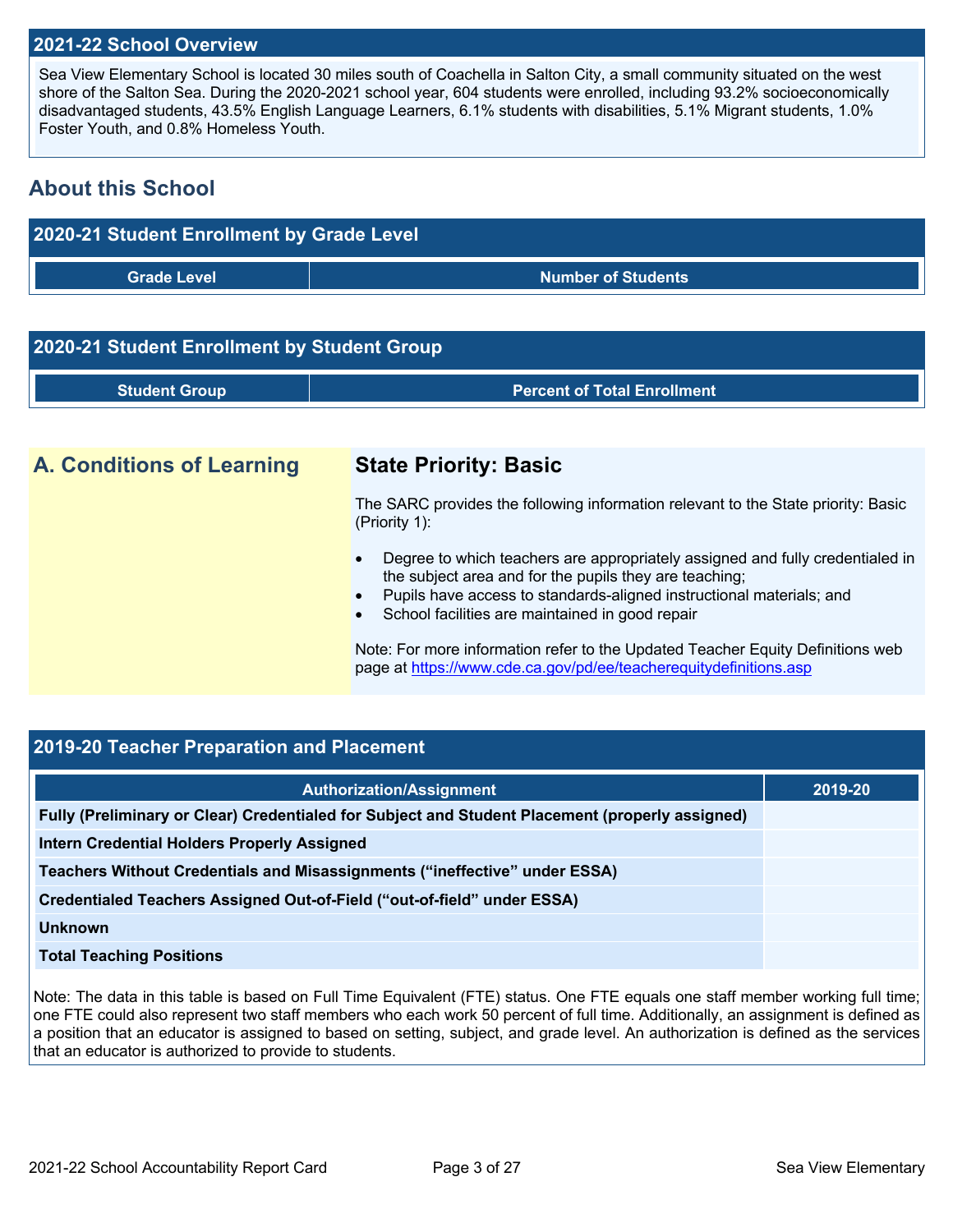### **2019-20 Teachers Without Credentials and Misassignments (considered "ineffective" under ESSA)**

| <b>Authorization/Assignment</b>                              | 2019-20 |
|--------------------------------------------------------------|---------|
| <b>Permits and Waivers</b>                                   |         |
| <b>Misassignments</b>                                        |         |
| <b>Vacant Positions</b>                                      |         |
| <b>Total Teachers Without Credentials and Misassignments</b> |         |

### **2019-20 Credentialed Teachers Assigned Out-of-Field (considered "out-of-field" under ESSA)**

| <b>Indicator</b>                                              | 2019-20 |
|---------------------------------------------------------------|---------|
| <b>Credentialed Teachers Authorized on a Permit or Waiver</b> |         |
| <b>Local Assignment Options</b>                               |         |
| <b>Total Out-of-Field Teachers</b>                            |         |

| 2019-20 Class Assignments                                                                                                                           |         |
|-----------------------------------------------------------------------------------------------------------------------------------------------------|---------|
| Indicator                                                                                                                                           | 2019-20 |
| <b>Misassignments for English Learners</b><br>(a percentage of all the classes with English learners taught by teachers that are misassigned)       |         |
| No credential, permit or authorization to teach<br>(a percentage of all the classes taught by teachers with no record of an authorization to teach) |         |

### **2021-22 Quality, Currency, Availability of Textbooks and Other Instructional Materials**

All textbooks used in the core curriculum at Bobby Duke Middle School are being aligned to the Common Core State Standards. Instructional materials are selected from the state's most recent list of standards-based materials and adopted by the State Board of Education. The district follows the State Board of Education's adoption cycle for core content materials (English/language arts, math, science, and social science).

On September 16, 2021 the Coachella Valley Unified School District's Board of Trustees held a public hearing to certify the extent to which textbooks and instructional materials have been provided to students. The Board of Trustees adopted Resolution No. 2022-06 which certifies as required by Education Code §60119 (1) that textbooks and instructional materials were provided to all students, including English learners, in the district to the extent that each pupil has a textbook or instructional materials, or both, to use in class and to take home, (2) sufficient textbooks and instructional materials were provided to each student, including English learners, that are aligned to the academic content standards and consistent with the cycles and content of the curriculum frameworks in math, science, history-social, science, and English/language arts, including the English language development component of an adopted program, 3) sufficient textbooks or instructional materials were provided to each pupil enrolled in foreign language or health classes, and 4) laboratory science equipment was available for science laboratory classes offered in grades 9-12, inclusive.

In addition to core subject areas, districts are required to disclose in their SARCs the sufficiency of instructional materials used for their visual/performing arts curricula. During the 2021-22 school year, Coachella Valley Unified School District provided each student, including English learners, enrolled in a visual/performing arts class with a textbook or instructional materials to use in class and to take home. These materials complied with the state's content standards and curriculum frameworks.

### **Year and month in which the data were collected September 16, 2021** September 16, 2021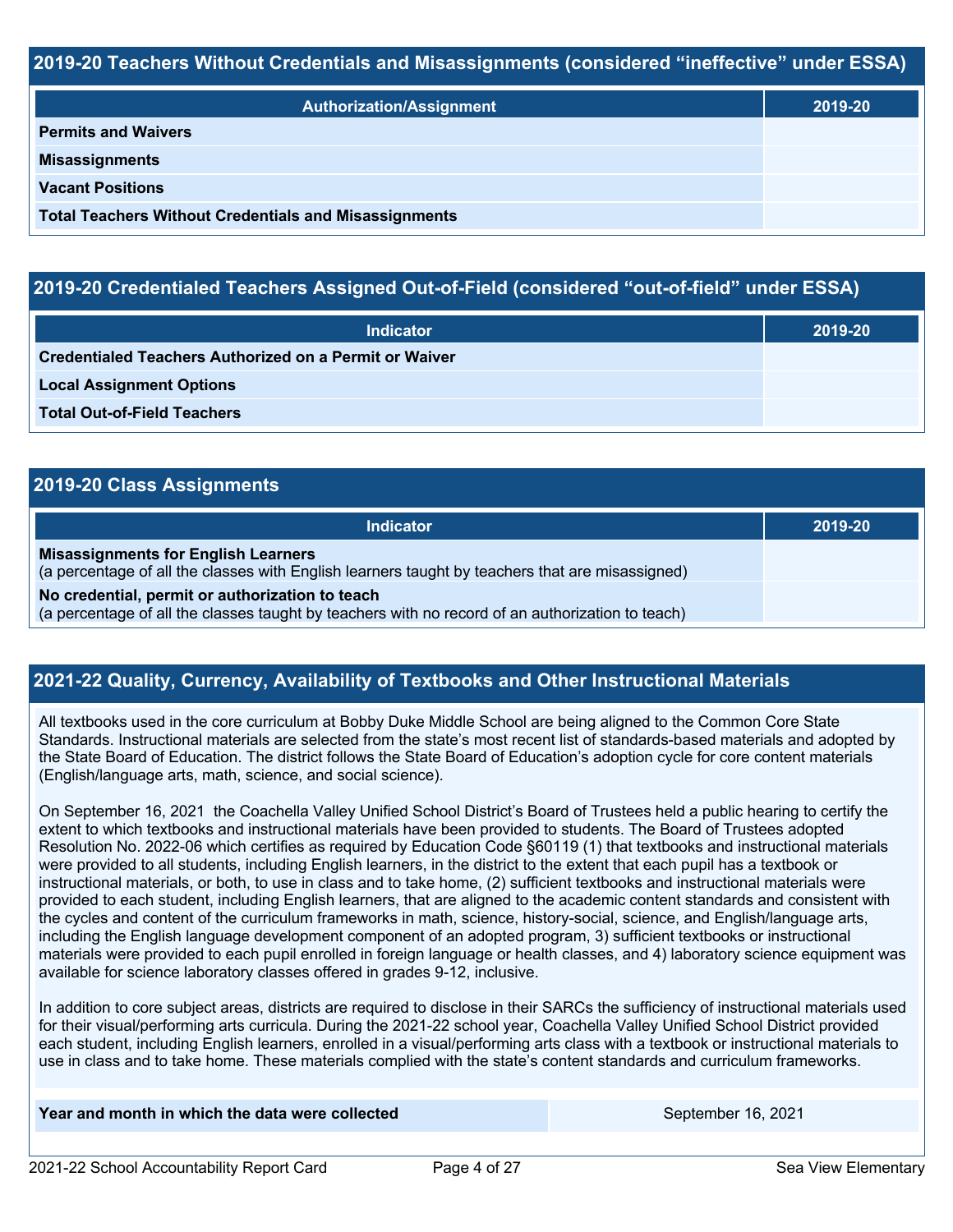| <b>Subject</b>                | Textbooks and Other Instructional Materials/year of<br><b>Adoption</b>                                                                                                                                                                                                                                                                                                                                                                                                                                                                                                                                                                                                                                     | <b>From</b><br><b>Most</b><br><b>Recent</b><br><b>Adoption</b> | <b>Percent</b><br><b>Students</b><br><b>Lacking Own</b><br><b>Assigned</b><br><b>Copy</b> |
|-------------------------------|------------------------------------------------------------------------------------------------------------------------------------------------------------------------------------------------------------------------------------------------------------------------------------------------------------------------------------------------------------------------------------------------------------------------------------------------------------------------------------------------------------------------------------------------------------------------------------------------------------------------------------------------------------------------------------------------------------|----------------------------------------------------------------|-------------------------------------------------------------------------------------------|
| <b>Reading/Language Arts</b>  | 2017 McGraw Hill: World of Wonders (TK)<br>2017 McGraw Hill: Wonders Program (English) / Maravillas<br>(Spanish) (K-6)<br>2017 McGraw Hill: Wonders Kinder ELD (Consumables) (TK)<br>2016 Houghton Mifflin Harcourt: System 44 Elementary<br>(Intervention) (3-6)<br>2016 Houghton Mifflin Harcourt: Read 180 Stage A Universal<br>$(4-6)$<br>2016 Houghton Mifflin Harcourt: System 44 Workbook<br>Elementary (Intervention) (3-6)<br>2016 Houghton Mifflin Harcourt: Read 180 Stage A Universal<br>Realbook (4-6)<br>2017 McGraw Hill: Wonders Core Program (TK-6)<br>2017 Pearson: Side by Side (Newcomers) (5-6)<br>2017 Houghton Mifflin Harcourt: English 3D (Progressing ELs<br>and $LTELs$ ) (5-6) | Yes                                                            | $\Omega$                                                                                  |
| <b>Mathematics</b>            | 2015 McGraw Hill: World of Wonders (TK)<br>2017 Houghton Mifflin Harcourt: Go Math! (English &<br>Spanish) (K-6)                                                                                                                                                                                                                                                                                                                                                                                                                                                                                                                                                                                           | Yes                                                            | $\mathbf 0$                                                                               |
| <b>Science</b>                | 2017 McGraw Hill: World of Wonders (TK)<br>2017 McGraw Hill: Wonders Program (English) / Maravillas<br>(Spanish) (K-3)<br>2008 FOSS Science (English & Spanish) (4-5)                                                                                                                                                                                                                                                                                                                                                                                                                                                                                                                                      | Yes                                                            | $\mathbf 0$                                                                               |
| <b>History-Social Science</b> | 2017 McGraw Hill: World of Wonders (TK)<br>2017 McGraw Hill: World of Wonders (English) / Maravillas<br>(Spanish) (K-3)<br>2019 Pearson Social Science My World Interactive (4-6)<br>2019 Pearson Social Science My World Interactive (Spanish<br>Version) (4-6)                                                                                                                                                                                                                                                                                                                                                                                                                                           | Yes                                                            | $\mathbf 0$                                                                               |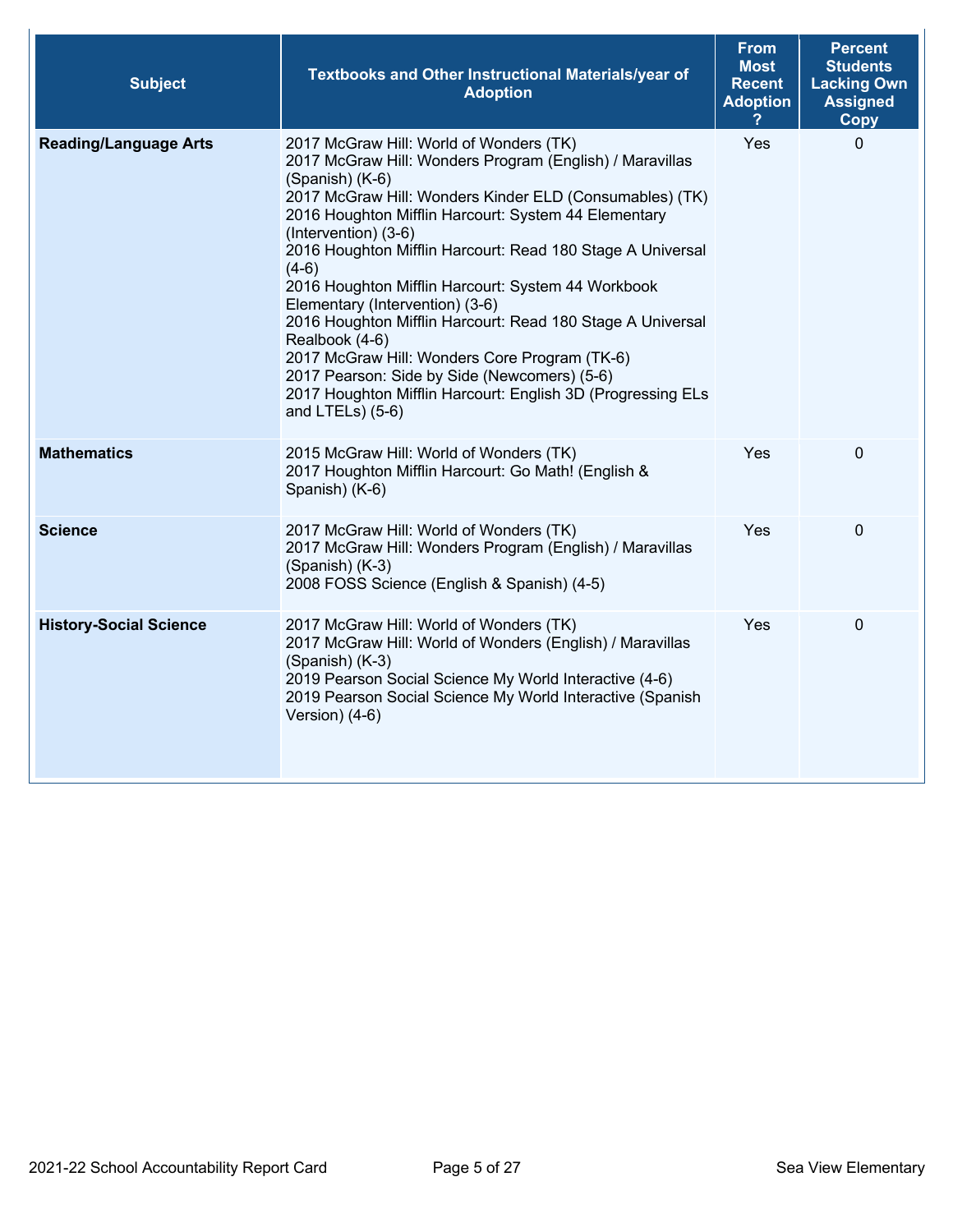### **School Facility Conditions and Planned Improvements**

The district takes great effort to ensure that all schools are clean, safe, and functional through proper facilities maintenance and campus supervision. Sea View Elementary School's original facilities were built in 2007; ongoing maintenance and campus improvements ensure facilities remain up to date and provide adequate space for students and staff.

District maintenance and site custodial staff ensure that the repairs necessary to keep the school in good condition are completed in a timely manner. A work order process is used by school and district staff to communicate non-routine maintenance requests.

Restrooms are checked throughout the day for cleanliness and subsequently cleaned as needed. The custodians are responsible for:

- Classrooms
- Office Areas
- Restrooms
- Special Projects as Assigned

### Overall Cleanliness:

- Inspect, clean, and replace vents as needed
- Dust walls, window sills, and windows for dust and spiderwebs
- Replace light bulbs on an as-needed basis
- Replace ceiling tiles as needed
- Vacuum and clean carpets and tiles on a weekly basis.

### 2021-2022 Campus Improvements:

- Installation of student water fountains that include chilling and filtration capacity
- Maintenance and Re-seeding of grass areas around campus.
- Repair of the floor in the cafeteria.
- Shade structures added to all playgrounds.
- School garden added to areas around campus.
- Major field renovation project and upgrade

Planned 2021-2022 Campus Improvements:

- \* Community Clean Up and Paint Touch-Up days (two Saturdays planned).
- \* Frequent monitoring of facilities by custodial staff and administration.

### Campus Supervision

School administration and teaching staff place a high priority on providing adequate adult supervision on campus before, during, and after school. As students arrive on campus each morning, yard duty supervisors are strategically assigned to designated entrance areas, the breakfast area and playground. During recess, teachers supervise playground activity. Yard duty supervisors monitor lunch time activity in the cafeteria and on the playground. At the end of the day when students are dismissed, teachers monitor student behavior to ensure a safe and orderly departure. Sea View Elementary School is a closed campus. During school hours, all visitors must sign in at the school's office and wear identification badges while on school grounds

Condition of Facilities - Riverside County Williams Inspection Results

On an annual basis, representatives from the Riverside County Office of Education visit Coachella Valley Unified School District's schools that are in the API Decile Ranks 1-3. The inspection is designed to evaluate and verify that school facilities conditions are in "good repair" and that any deficiencies are accurately reported in the School Accountability Report Cards. The most recent facility inspection for Sea View Elementary School completed by the county took place on November 18, 2021. Results of the inspection are provided in table below.

\* Indicates that corrections/repairs have been completed.

\*\* Indicates that the repair is scheduled to be completed by June 7, 2022.

### **Year and month of the most recent FIT report** November 18, 2021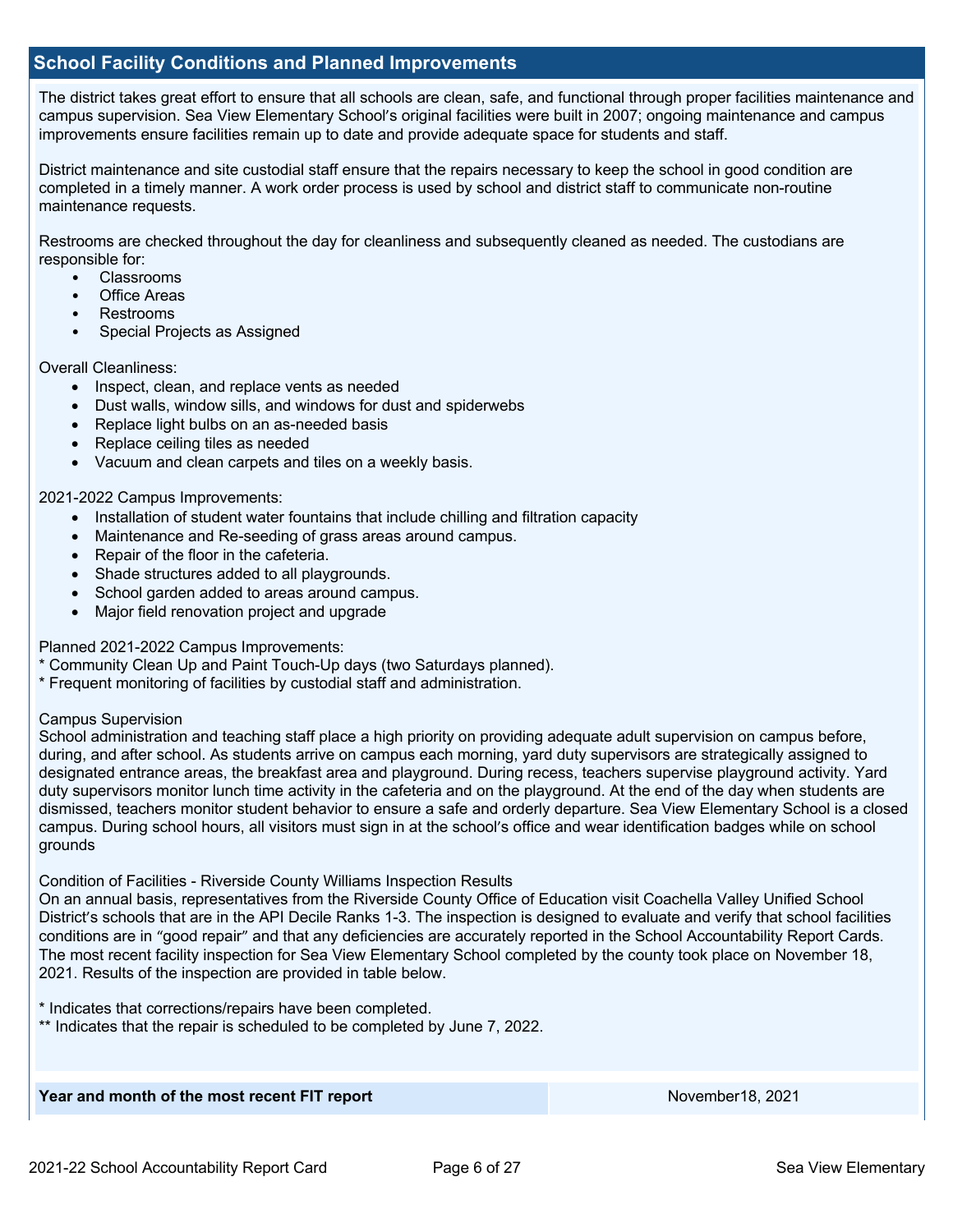| <b>School Facility Conditions and Planned Improvements</b>                    |                           |                           |              |                                                                                  |  |  |  |
|-------------------------------------------------------------------------------|---------------------------|---------------------------|--------------|----------------------------------------------------------------------------------|--|--|--|
| <b>System Inspected</b>                                                       | <b>Rate</b><br>Good       | Rate <sub>1</sub><br>Fair | Rate<br>Poor | <b>Repair Needed and Action Taken or Planned</b>                                 |  |  |  |
| <b>Systems:</b><br>Gas Leaks, Mechanical/HVAC, Sewer                          | $\mathsf{X}$              |                           |              |                                                                                  |  |  |  |
| Interior:<br><b>Interior Surfaces</b>                                         | $\sf X$                   |                           |              |                                                                                  |  |  |  |
| <b>Cleanliness:</b><br>Overall Cleanliness, Pest/Vermin Infestation           | $\sf X$                   |                           |              |                                                                                  |  |  |  |
| <b>Electrical</b>                                                             | $\sf X$                   |                           |              |                                                                                  |  |  |  |
| <b>Restrooms/Fountains:</b><br>Restrooms, Sinks/ Fountains                    | $\sf X$                   |                           |              | Boys RR - Hand dryer off **<br>Classroom 311 - loose faucet *                    |  |  |  |
| Safety:<br>Fire Safety, Hazardous Materials                                   | $\sf X$                   |                           |              |                                                                                  |  |  |  |
| <b>Structural:</b><br>Structural Damage, Roofs                                | X                         |                           |              |                                                                                  |  |  |  |
| <b>External:</b><br>Playground/School Grounds, Windows/<br>Doors/Gates/Fences | $\boldsymbol{\mathsf{X}}$ |                           |              | Playground - Rubber surface damaged **<br>Playground - damaged rubber surface ** |  |  |  |

| <b>Overall Facility Rate</b> |      |      |      |
|------------------------------|------|------|------|
| <b>Exemplary</b>             | Good | Fair | Poor |
|                              |      |      |      |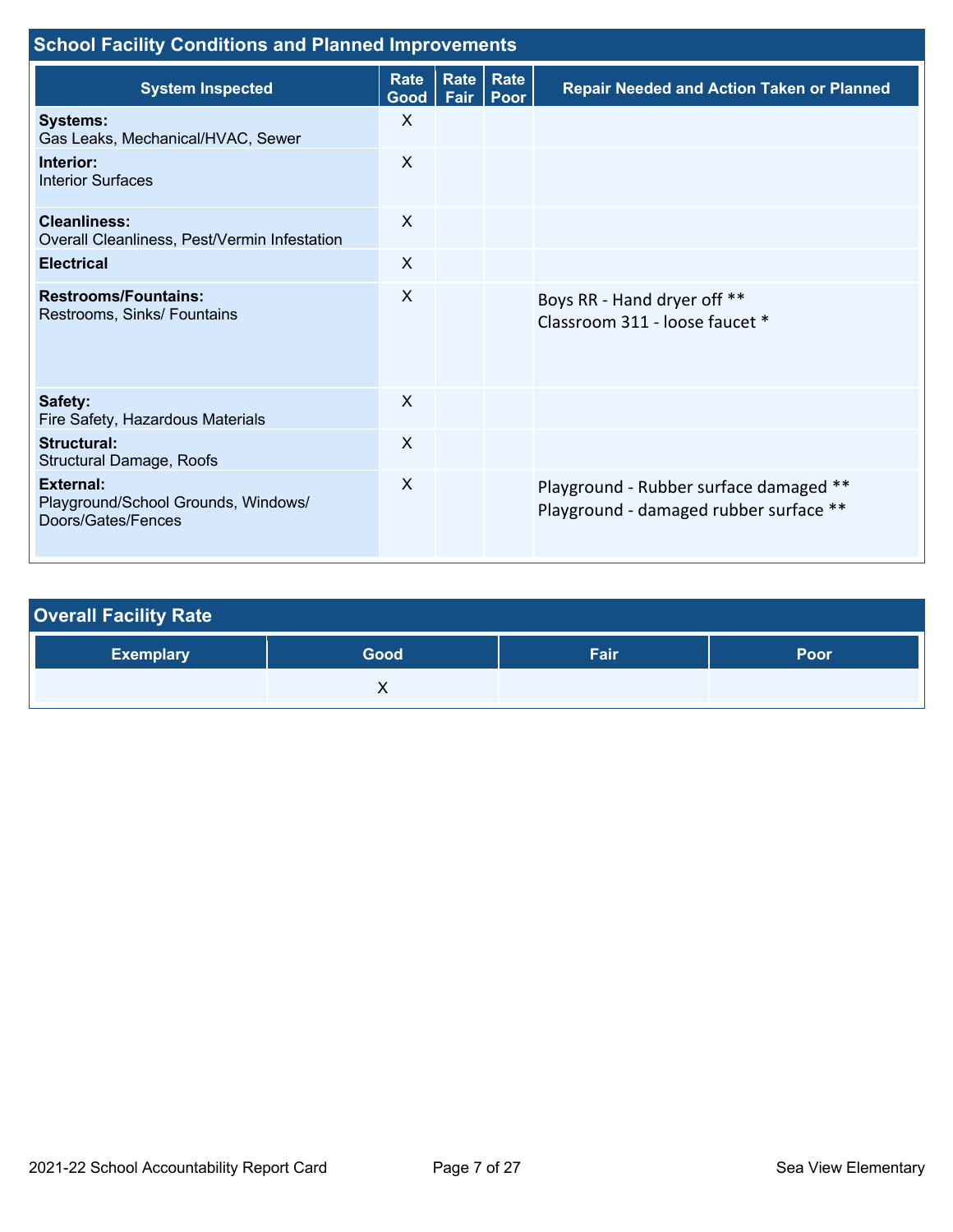## **B. Pupil Outcomes State Priority: Pupil Achievement**

The SARC provides the following information relevant to the State priority: Pupil Achievement (Priority 4):

### **Statewide Assessments**

(i.e., California Assessment of Student Performance and Progress [CAASPP] System includes the Smarter Balanced Summative Assessments for students in the general education population and the California Alternate Assessments [CAAs] for English language arts/literacy [ELA] and mathematics given in grades three through eight and grade eleven. Only eligible students may participate in the administration of the CAAs. CAAs items are aligned with alternate achievement standards, which are linked with the Common Core State Standards [CCSS] for students with the most significant cognitive disabilities).

The CAASPP System encompasses the following assessments and student participation requirements:

- 1. **Smarter Balanced Summative Assessments and CAAs for ELA** in grades three through eight and grade eleven.
- 2. **Smarter Balanced Summative Assessments and CAAs for mathematics** in grades three through eight and grade eleven.
- 3. **California Science Test (CAST) and CAAs for Science** in grades five, eight, and once in high school (i.e., grade ten, eleven, or twelve).

### **SARC Reporting in the 2020-2021 School Year Only**

Where the most viable option, LEAs were required to administer the statewide summative assessment in ELA and mathematics. Where a statewide summative assessment was not the most viable option for the LEA (or for one or more gradelevel[s] within the LEA) due to the pandemic, LEAs were allowed to report results from a different assessment that met the criteria established by the State Board of Education (SBE) on March 16, 2021. The assessments were required to be:

- Aligned with CA CCSS for ELA and mathematics;
- Available to students in grades 3 through 8, and grade 11; and
- Uniformly administered across a grade, grade span, school, or district to all eligible students.

### **Options**

Note that the CAAs could only be administered in-person following health and safety requirements. If it was not viable for the LEA to administer the CAAs in person with health and safety guidelines in place, the LEA was directed to not administer the tests. There were no other assessment options available for the CAAs. Schools administered the Smarter Balanced Summative Assessments for ELA and mathematics, other assessments that meet the SBE criteria, or a combination of both, and they could only choose one of the following:

- Smarter Balanced ELA and mathematics summative assessments;
- Other assessments meeting the SBE criteria; or
- Combination of Smarter Balanced ELA and mathematics summative assessments and other assessments.

The percentage of students who have successfully completed courses that satisfy the requirements for entrance to the University of California and the California State University, or career technical education sequences or programs of study.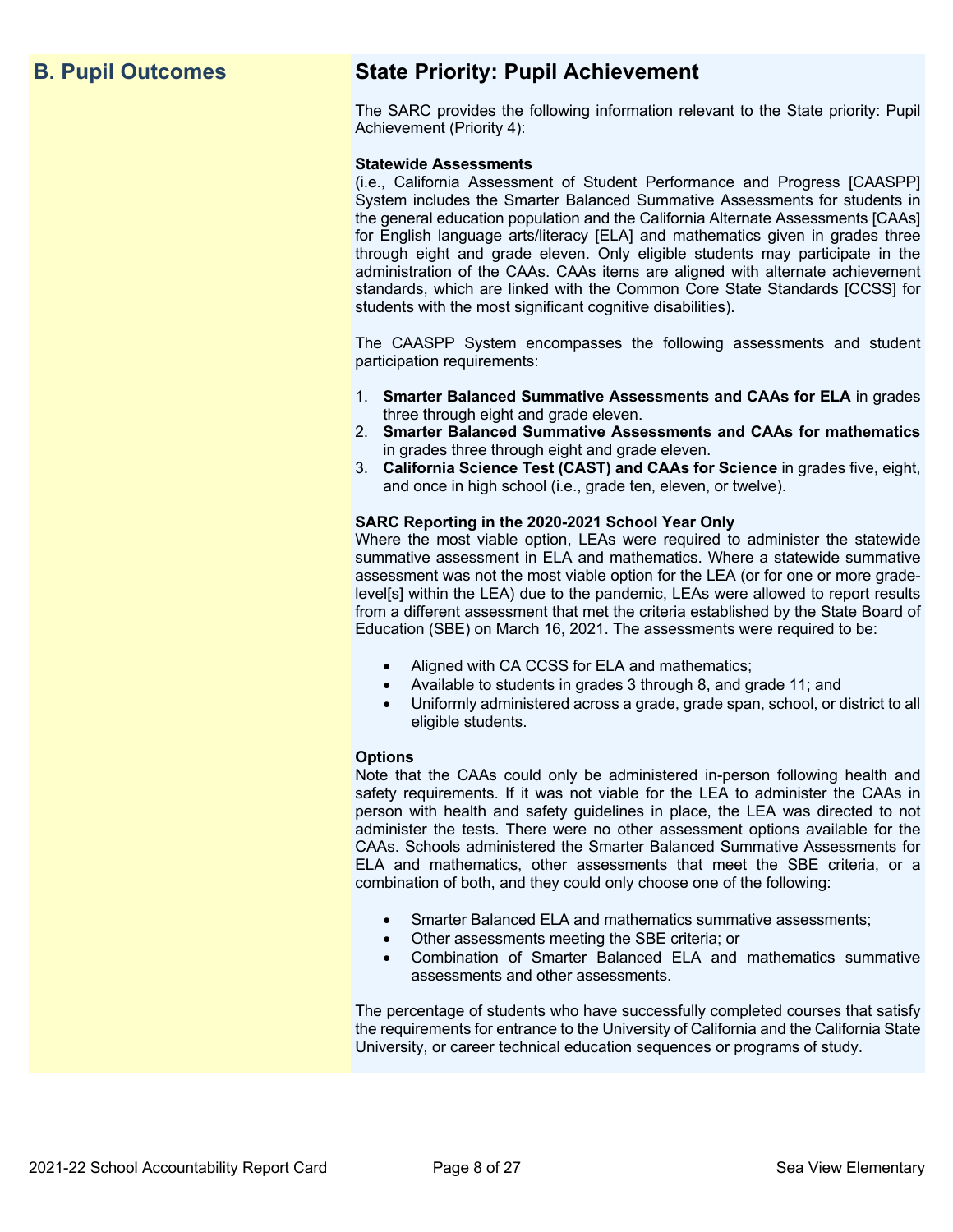### **Percentage of Students Meeting or Exceeding the State Standard on CAASPP**

This table displays CAASPP test results in ELA and mathematics for all students grades three through eight and grade eleven taking and completing a state-administered assessment.

The 2019-2020 data cells with N/A values indicate that the 2019-2020 data are not available due to the COVID-19 pandemic and resulting summative test suspension. The Executive Order N-30-20 was issued which waived the assessment, accountability, and reporting requirements for the 2019-2020 school year.

The 2020-2021 data cells have N/A values because these data are not comparable to other year data due to the COVID-19 pandemic during the 2020-2021 school year. Where the CAASPP assessments in ELA and/or mathematics is not the most viable option, the LEAs were allowed to administer local assessments. Therefore, the 2020-2021 data between school years for the school, district, state are not an accurate comparison. As such, it is inappropriate to compare results of the 2020-2021 school year to other school years.

| <b>Subject</b>                                                       | <b>School</b><br>2019-20 | <b>School</b><br>2020-21 | <b>District</b><br>2019-20 | <b>District</b><br>2020-21 | <b>State</b><br>2019-20 | <b>State</b><br>2020-21 |
|----------------------------------------------------------------------|--------------------------|--------------------------|----------------------------|----------------------------|-------------------------|-------------------------|
| <b>English Language Arts/Literacy</b><br>$\left($ grades 3-8 and 11) | N/A                      | N/A                      | N/A                        | N/A                        | N/A                     | N/A                     |
| <b>Mathematics</b><br>$(grades 3-8 and 11)$                          | N/A                      | N/A                      | N/A                        | N/A                        | N/A                     | N/A                     |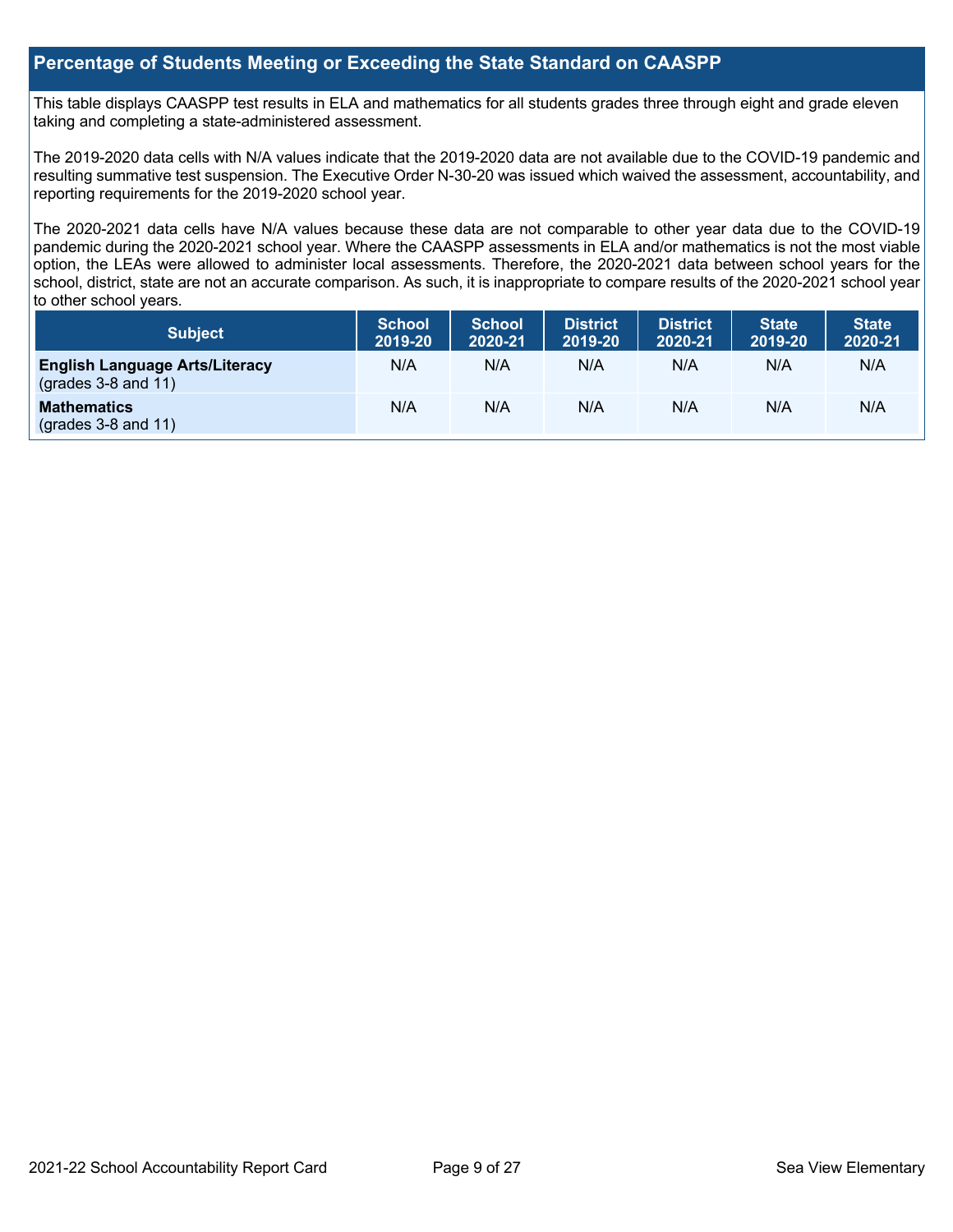## **2020-21 CAASPP Test Results in ELA by Student Group**

This table displays CAASPP test results in ELA by student group for students grades three through eight and grade eleven taking and completing a state-administered assessment. The CDE will populate this table for schools in cases where the school administered the CAASPP assessment. In cases where the school administered a local assessment instead of CAASPP, the CDE will populate this table with "NT" values, meaning this school did not test students using the CAASPP. See the local assessment(s) table for more information.

| <b>CAASPP</b><br><b>Student Groups</b>               | <b>CAASPP</b><br><b>Total</b><br><b>Enrollment</b> | <b>CAASPP</b><br><b>Number</b><br><b>Tested</b> | <b>CAASPP</b><br><b>Percent</b><br><b>Tested</b> | <b>CAASPP</b><br><b>Percent</b><br><b>Not Tested</b> | <b>CAASPP</b><br><b>Percent</b><br><b>Met or</b><br><b>Exceeded</b> |
|------------------------------------------------------|----------------------------------------------------|-------------------------------------------------|--------------------------------------------------|------------------------------------------------------|---------------------------------------------------------------------|
| <b>All Students</b>                                  |                                                    |                                                 |                                                  |                                                      |                                                                     |
| <b>Female</b>                                        |                                                    |                                                 |                                                  |                                                      |                                                                     |
| <b>Male</b>                                          |                                                    |                                                 |                                                  |                                                      |                                                                     |
| American Indian or Alaska Native                     |                                                    |                                                 |                                                  |                                                      |                                                                     |
| <b>Asian</b>                                         |                                                    |                                                 |                                                  |                                                      |                                                                     |
| <b>Black or African American</b>                     |                                                    |                                                 |                                                  |                                                      |                                                                     |
| <b>Filipino</b>                                      |                                                    |                                                 |                                                  |                                                      |                                                                     |
| <b>Hispanic or Latino</b>                            |                                                    |                                                 |                                                  |                                                      |                                                                     |
| Native Hawaiian or Pacific Islander                  |                                                    |                                                 |                                                  |                                                      |                                                                     |
| <b>Two or More Races</b>                             |                                                    |                                                 |                                                  |                                                      |                                                                     |
| <b>White</b>                                         |                                                    |                                                 |                                                  |                                                      |                                                                     |
| <b>English Learners</b>                              |                                                    |                                                 |                                                  |                                                      |                                                                     |
| <b>Foster Youth</b>                                  |                                                    |                                                 |                                                  |                                                      |                                                                     |
| <b>Homeless</b>                                      |                                                    |                                                 |                                                  |                                                      |                                                                     |
| <b>Military</b>                                      |                                                    |                                                 |                                                  |                                                      |                                                                     |
| <b>Socioeconomically Disadvantaged</b>               |                                                    |                                                 |                                                  |                                                      |                                                                     |
| <b>Students Receiving Migrant Education Services</b> |                                                    |                                                 |                                                  |                                                      |                                                                     |
| <b>Students with Disabilities</b>                    |                                                    |                                                 |                                                  |                                                      |                                                                     |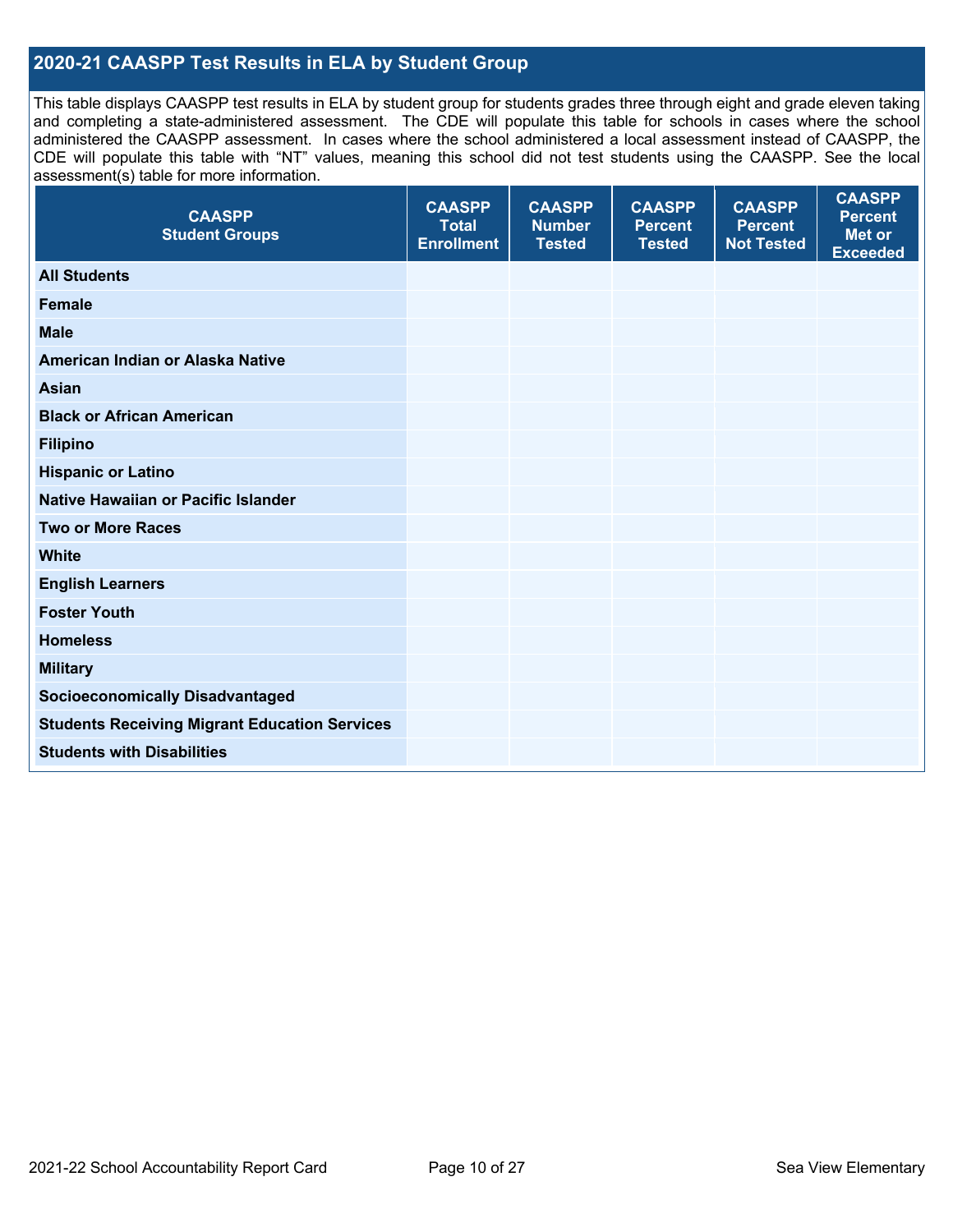### **2020-21 CAASPP Test Results in Math by Student Group**

This table displays CAASPP test results in Math by student group for students grades three through eight and grade eleven taking and completing a state-administered assessment. The CDE will populate this table for schools in cases where the school administered the CAASPP assessment. In cases where the school administered a local assessment instead of CAASPP, the CDE will populate this table with "NT" values, meaning this school did not test students using the CAASPP. See the local assessment(s) table for more information.

| <b>CAASPP</b><br><b>Student Groups</b>               | <b>CAASPP</b><br><b>Total</b><br><b>Enrollment</b> | <b>CAASPP</b><br><b>Number</b><br><b>Tested</b> | <b>CAASPP</b><br><b>Percent</b><br><b>Tested</b> | <b>CAASPP</b><br><b>Percent</b><br><b>Not Tested</b> | <b>CAASPP</b><br><b>Percent</b><br><b>Met or</b><br><b>Exceeded</b> |
|------------------------------------------------------|----------------------------------------------------|-------------------------------------------------|--------------------------------------------------|------------------------------------------------------|---------------------------------------------------------------------|
| <b>All Students</b>                                  |                                                    |                                                 |                                                  |                                                      |                                                                     |
| <b>Female</b>                                        |                                                    |                                                 |                                                  |                                                      |                                                                     |
| <b>Male</b>                                          |                                                    |                                                 |                                                  |                                                      |                                                                     |
| American Indian or Alaska Native                     |                                                    |                                                 |                                                  |                                                      |                                                                     |
| <b>Asian</b>                                         |                                                    |                                                 |                                                  |                                                      |                                                                     |
| <b>Black or African American</b>                     |                                                    |                                                 |                                                  |                                                      |                                                                     |
| <b>Filipino</b>                                      |                                                    |                                                 |                                                  |                                                      |                                                                     |
| <b>Hispanic or Latino</b>                            |                                                    |                                                 |                                                  |                                                      |                                                                     |
| Native Hawaiian or Pacific Islander                  |                                                    |                                                 |                                                  |                                                      |                                                                     |
| <b>Two or More Races</b>                             |                                                    |                                                 |                                                  |                                                      |                                                                     |
| <b>White</b>                                         |                                                    |                                                 |                                                  |                                                      |                                                                     |
| <b>English Learners</b>                              |                                                    |                                                 |                                                  |                                                      |                                                                     |
| <b>Foster Youth</b>                                  |                                                    |                                                 |                                                  |                                                      |                                                                     |
| <b>Homeless</b>                                      |                                                    |                                                 |                                                  |                                                      |                                                                     |
| <b>Military</b>                                      |                                                    |                                                 |                                                  |                                                      |                                                                     |
| <b>Socioeconomically Disadvantaged</b>               |                                                    |                                                 |                                                  |                                                      |                                                                     |
| <b>Students Receiving Migrant Education Services</b> |                                                    |                                                 |                                                  |                                                      |                                                                     |
| <b>Students with Disabilities</b>                    |                                                    |                                                 |                                                  |                                                      |                                                                     |

### **2020-21 Local Assessment Test Results in ELA by Student Group**

This table displays Local Assessment test results in ELA by student group for students grades three through eight and grade eleven. LEAs/schools will populate this table for schools in cases where the school administered a local assessment. In cases where the school administered the CAASPP assessment, LEAs/schools will populate this table with "N/A" values in all cells, meaning this table is Not Applicable for this school.

\*At or above the grade-level standard in the context of the local assessment administered.

### **2020-21 Local Assessment Test Results in Math by Student Group**

This table displays Local Assessment test results in Math by student group for students grades three through eight and grade eleven. LEAs/schools will populate this table for schools in cases where the school administered a local assessment. In cases where the school administered the CAASPP assessment, LEAs/schools will populate this table with "N/A" values in all cells, meaning this table is Not Applicable for this school.

\*At or above the grade-level standard in the context of the local assessment administered.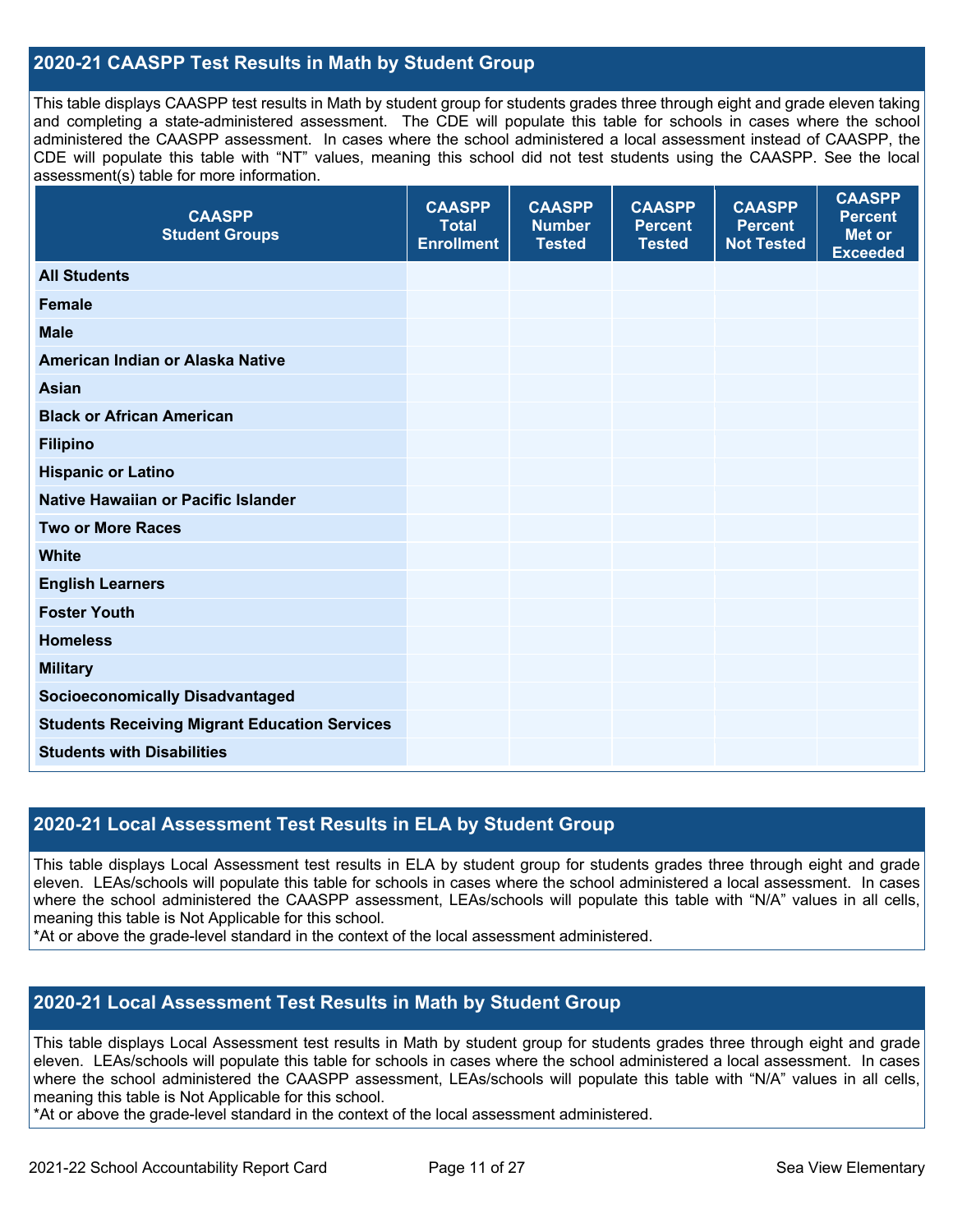## **CAASPP Test Results in Science for All Students**

This table displays the percentage of all students grades five, eight, and High School meeting or exceeding the State Standard.

The 2019-2020 data cells with N/A values indicate that the 2019-2020 data are not available due to the COVID-19 pandemic and resulting summative testing suspension. The Executive Order N-30-20 was issued which waived the assessment, accountability, and reporting requirements for the 2019-2020 school year.

For any 2020-2021 data cells with N/T values indicate that this school did not test students using the CAASPP Science.

| <b>Subject</b>                                  | School  | School  | <b>District</b> | <b>District</b> | <b>State</b> | <b>State</b> |
|-------------------------------------------------|---------|---------|-----------------|-----------------|--------------|--------------|
|                                                 | 2019-20 | 2020-21 | 2019-20         | 2020-21         | 2019-20      | 2020-21      |
| <b>Science</b><br>(grades 5, 8 and high school) | N/A     |         | N/A             |                 | N/A          |              |

### **2020-21 CAASPP Test Results in Science by Student Group**

This table displays CAASPP test results in Science by student group for students grades five, eight, and High School. For any data cells with N/T values indicate that this school did not test students using the CAASPP Science.

| <b>Student Group</b>                                 | <b>Total</b><br><b>Enrollment</b> | <b>Number</b><br><b>Tested</b> | <b>Percent</b><br><b>Tested</b> | <b>Percent</b><br><b>Not Tested</b> | <b>Percent</b><br><b>Met or</b><br><b>Exceeded</b> |
|------------------------------------------------------|-----------------------------------|--------------------------------|---------------------------------|-------------------------------------|----------------------------------------------------|
| <b>All Students</b>                                  |                                   |                                |                                 |                                     |                                                    |
| Female                                               |                                   |                                |                                 |                                     |                                                    |
| <b>Male</b>                                          |                                   |                                |                                 |                                     |                                                    |
| American Indian or Alaska Native                     |                                   |                                |                                 |                                     |                                                    |
| Asian                                                |                                   |                                |                                 |                                     |                                                    |
| <b>Black or African American</b>                     |                                   |                                |                                 |                                     |                                                    |
| <b>Filipino</b>                                      |                                   |                                |                                 |                                     |                                                    |
| <b>Hispanic or Latino</b>                            |                                   |                                |                                 |                                     |                                                    |
| Native Hawaiian or Pacific Islander                  |                                   |                                |                                 |                                     |                                                    |
| <b>Two or More Races</b>                             |                                   |                                |                                 |                                     |                                                    |
| <b>White</b>                                         |                                   |                                |                                 |                                     |                                                    |
| <b>English Learners</b>                              |                                   |                                |                                 |                                     |                                                    |
| <b>Foster Youth</b>                                  |                                   |                                |                                 |                                     |                                                    |
| <b>Homeless</b>                                      |                                   |                                |                                 |                                     |                                                    |
| <b>Military</b>                                      |                                   |                                |                                 |                                     |                                                    |
| <b>Socioeconomically Disadvantaged</b>               |                                   |                                |                                 |                                     |                                                    |
| <b>Students Receiving Migrant Education Services</b> |                                   |                                |                                 |                                     |                                                    |
| <b>Students with Disabilities</b>                    |                                   |                                |                                 |                                     |                                                    |

### **2020-21 Career Technical Education Programs**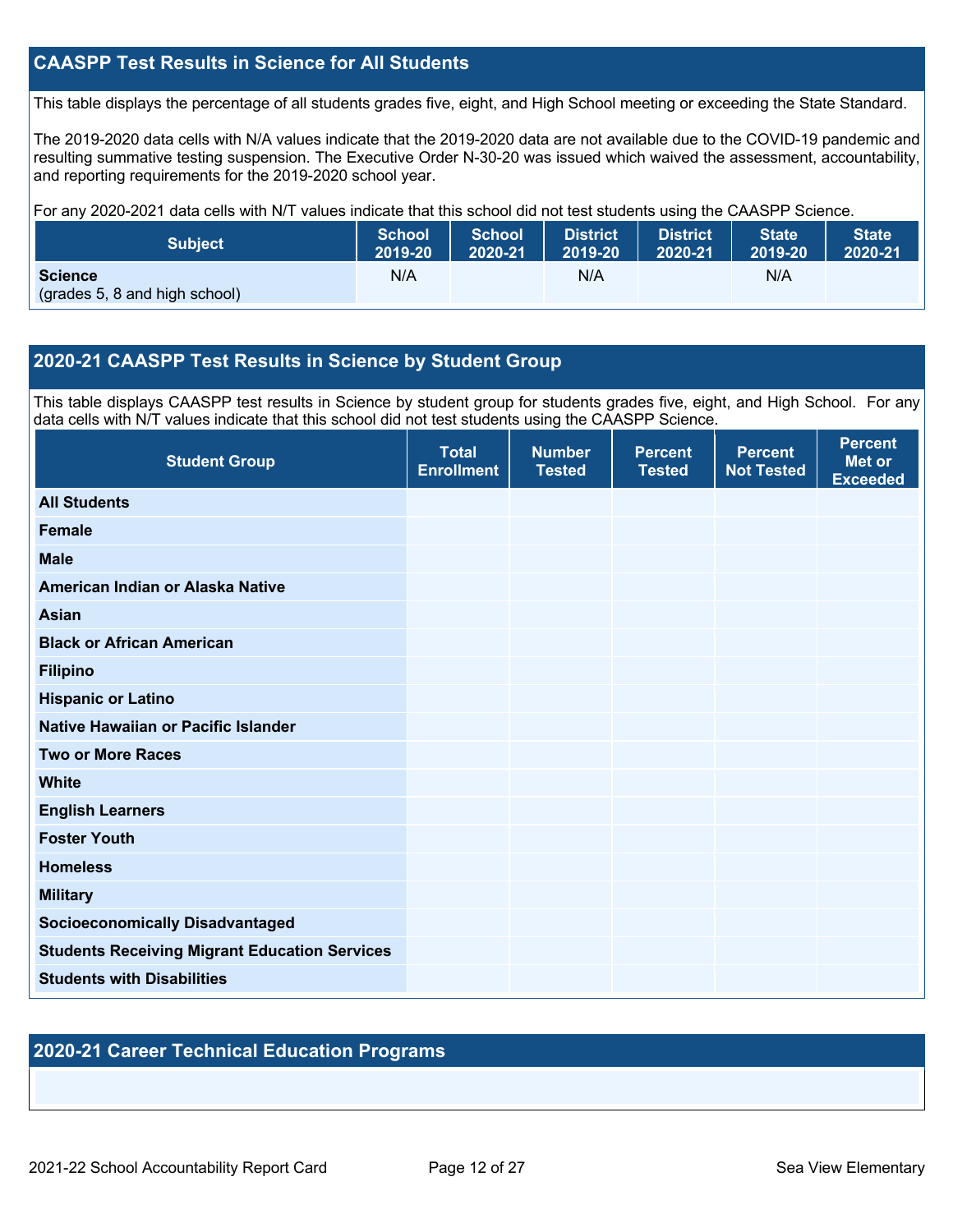| 2020-21 Career Technical Education (CTE) Participation                                                                            |                                  |  |  |  |  |
|-----------------------------------------------------------------------------------------------------------------------------------|----------------------------------|--|--|--|--|
| <b>Measure</b>                                                                                                                    | <b>CTE Program Participation</b> |  |  |  |  |
| <b>Number of Pupils Participating in CTE</b>                                                                                      |                                  |  |  |  |  |
| Percent of Pupils that Complete a CTE Program and Earn a High School Diploma                                                      |                                  |  |  |  |  |
| Percent of CTE Courses that are Sequenced or Articulated Between the School and<br><b>Institutions of Postsecondary Education</b> |                                  |  |  |  |  |

## **Course Enrollment/Completion**

This table displays the course enrollment/completion of University of California (UC) and/or California State University (CSU) admission requirements.

| <b>UC/CSU Course Measure</b>                                                | <b>Percent</b> |
|-----------------------------------------------------------------------------|----------------|
| 2020-2021 Pupils Enrolled in Courses Required for UC/CSU Admission          |                |
| 2019-2020 Graduates Who Completed All Courses Required for UC/CSU Admission |                |

## **B. Pupil Outcomes State Priority: Other Pupil Outcomes**

The SARC provides the following information relevant to the State priority: Other Pupil Outcomes (Priority 8): Pupil outcomes in the subject area of physical education.

### **2020-21 California Physical Fitness Test Results**

Due to the COVID-19 crisis, the Physical Fitness Test was suspended during the 2020-2021 school year and therefore no data are reported and each cell in this table is populated with "N/A."

| <b>Grade Level</b> | <b>Four of Six Fitness Standards</b> | <b>Five of Six Fitness Standards</b> | Percentage of Students Meeting   Percentage of Students Meeting   Percentage of Students Meeting<br>Six of Six Fitness Standards |
|--------------------|--------------------------------------|--------------------------------------|----------------------------------------------------------------------------------------------------------------------------------|
| Grade 5            | N/A                                  | N/A                                  | N/A                                                                                                                              |
| Grade 7            | N/A                                  | N/A                                  | N/A                                                                                                                              |
| Grade 9            | N/A                                  | N/A                                  | N/A                                                                                                                              |

## **C. Engagement State Priority: Parental Involvement**

The SARC provides the following information relevant to the State priority: Parental Involvement (Priority 3): Efforts the school district makes to seek parent input in making decisions regarding the school district and at each school site.

## **2021-22 Opportunities for Parental Involvement**

Parents are encouraged to get involved in their child's learning environment either by volunteering in the classroom, participating in a decision-making group, or simply attending school events.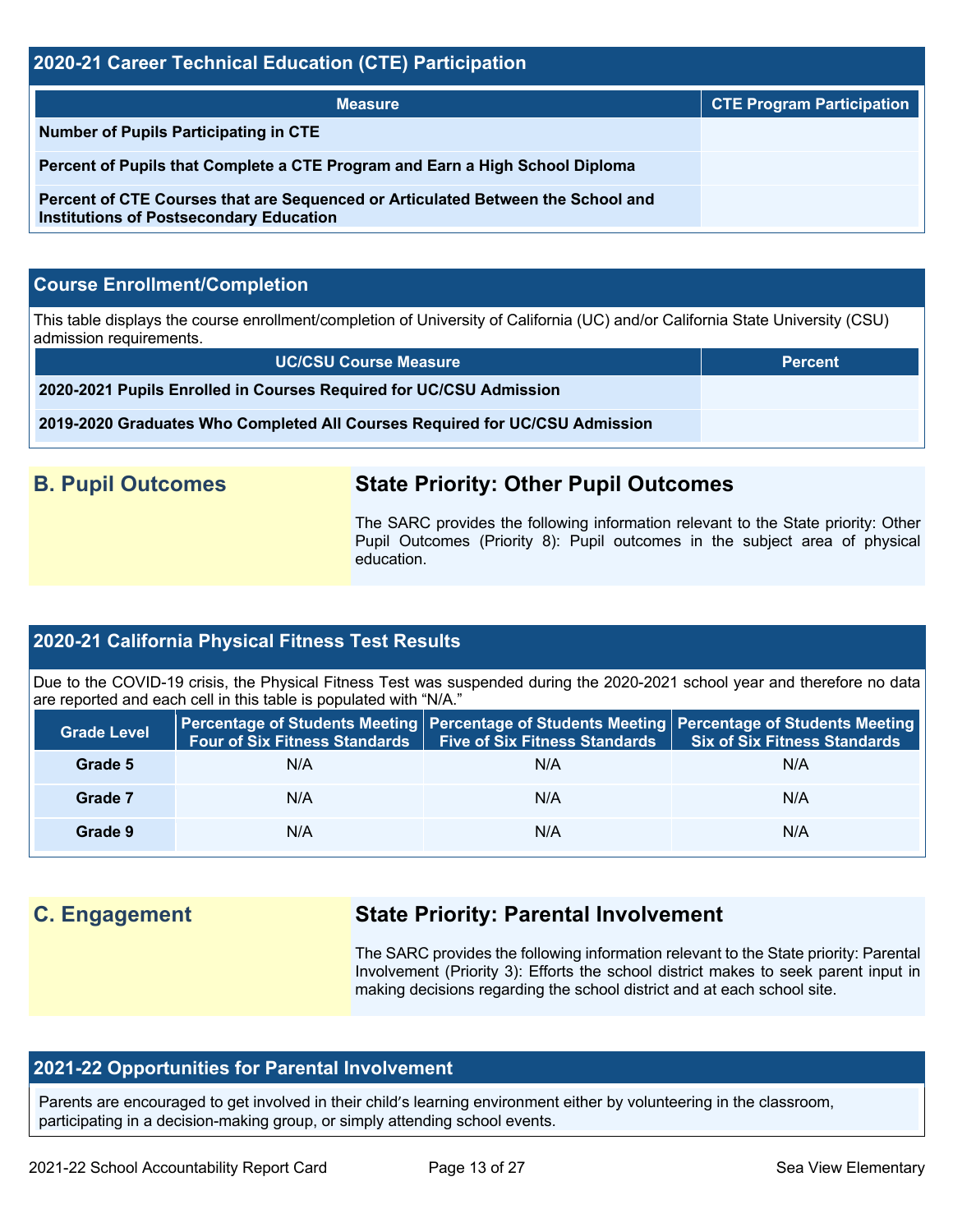### **2021-22 Opportunities for Parental Involvement**

School-to-home communication is provided in English and Spanish. Parents stay informed on upcoming events and school activities through multiple, bilingual forms of communication: BlackboardConnect, email, texts, physical flyers, our school website, monthly digital calendars, social media and the AERIES Parent Portal. Contact the principal or the assistant principal at (760) 848-1565 for more information on how to become involved in your child's learning environment.

Opportunities to Volunteer

- Cafeteria
- Classroom Helper
- Supervision AM
- Library
- Office

### **Committees**

- School Site Council
- English Learner Advisory Council
- District English Learner Advisory Council
- Family Involvement Team (FIT)

When on-campus and in-person: School Activity Opportunities

- Academic Olympics
- Back to School Night
- Parent Conferences
- Scholastic Book Fair
- Literacy Night Presentations
- Fall Festival
- Kindergarten Alliance
- Math Field Day
- Geography Bee
- Science Fair
- Science Night
- Spelling Bee
- Spring Festival
- Winter Festival
- Father-Daughter Dance
- Mother-Son Dance
- Mother-Daughter Tea Party
- Bring Your Parent to Lunch Days
- FindFood Bank Distributions
- Family Workshops via Parent Center
- AVID Information Nights
- Kinder Here I Come Round-Up and Kinder Meet and Greet
- Kindergarten and 6th Grade Promotion Ceremonies
- Monthly Students of the Month and Attendance Ceremonies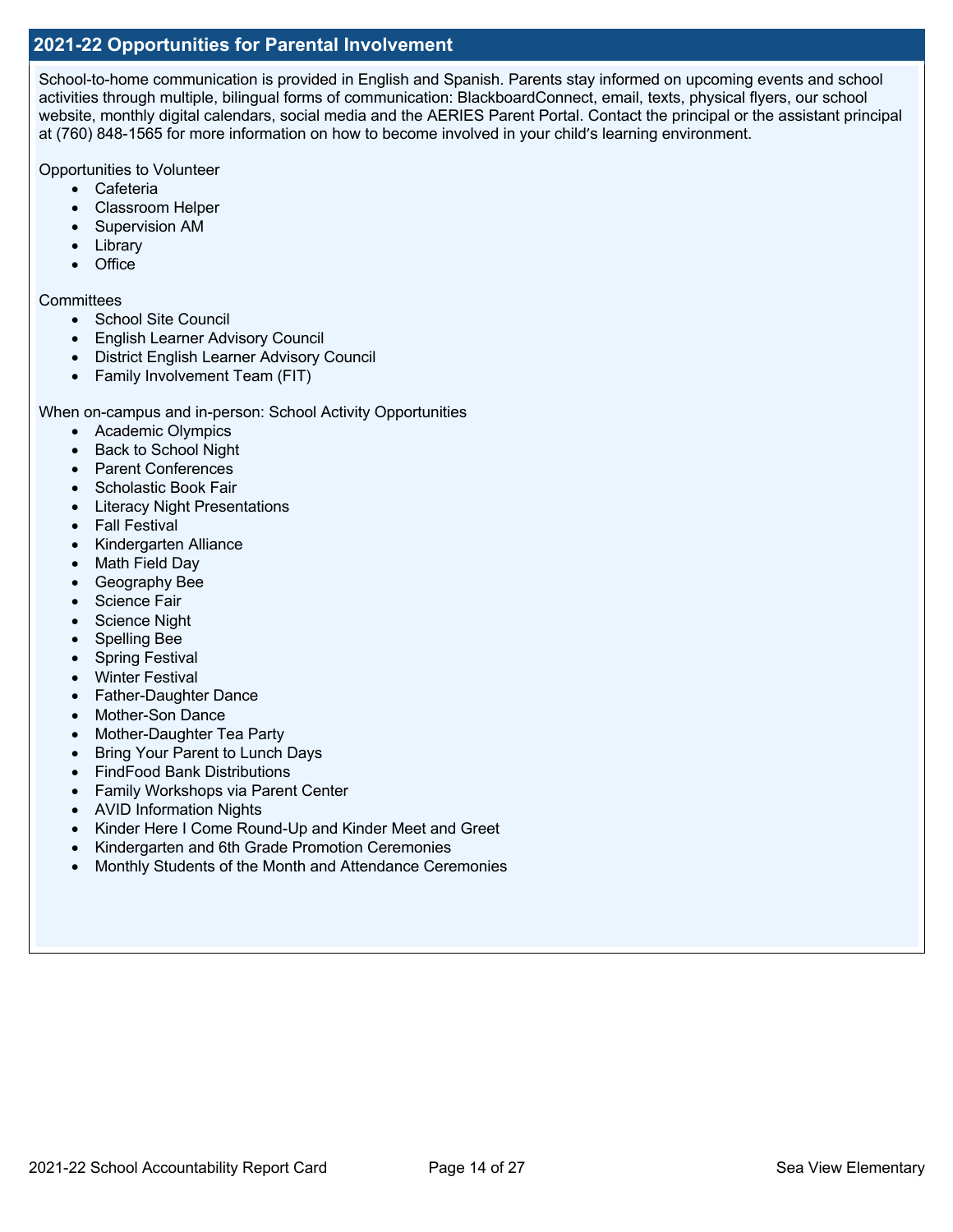## **C. Engagement State Priority: Pupil Engagement**

The SARC provides the following information relevant to the State priority: Pupil Engagement (Priority 5):

- High school dropout rates;
- High school graduation rates; and
- Chronic Absenteeism

## **Dropout Rate and Graduation Rate (Four-Year Cohort Rate)**

| <b>Indicator</b>       | <b>School</b><br>2018-19 | $2019 - 20$ 2020-21 | School   School   District   District | $\vert$ 2018-19 $\vert$ 2019-20 $\vert$ | <b>District</b><br>2020-21 | <b>State</b><br>$\blacksquare$ 2018-19 | <b>State</b><br>2019-20 | State <sup>1</sup><br>2020-21 |
|------------------------|--------------------------|---------------------|---------------------------------------|-----------------------------------------|----------------------------|----------------------------------------|-------------------------|-------------------------------|
| <b>Dropout Rate</b>    |                          |                     |                                       |                                         |                            |                                        |                         |                               |
| <b>Graduation Rate</b> |                          |                     |                                       |                                         |                            |                                        |                         |                               |

## **2020-21 Graduation Rate by Student Group (Four-Year Cohort Rate)**

This table displays the 2020-21 graduation rate by student group. For information on the Four-Year Adjusted Cohort Graduation Rate (ACGR), visit the CDE Adjusted Cohort Graduation Rate web page at www.cde.ca.gov/ds/ad/acgrinfo.asp.

| <b>Student Group</b>                                 | <b>Number of</b><br><b>Students in Cohort</b> | <b>Number of</b><br><b>Cohort Graduates</b> | <b>Cohort</b><br><b>Graduation Rate</b> |
|------------------------------------------------------|-----------------------------------------------|---------------------------------------------|-----------------------------------------|
| <b>All Students</b>                                  |                                               |                                             |                                         |
| <b>Female</b>                                        |                                               |                                             |                                         |
| <b>Male</b>                                          |                                               |                                             |                                         |
| American Indian or Alaska Native                     |                                               |                                             |                                         |
| <b>Asian</b>                                         |                                               |                                             |                                         |
| <b>Black or African American</b>                     |                                               |                                             |                                         |
| <b>Filipino</b>                                      |                                               |                                             |                                         |
| <b>Hispanic or Latino</b>                            |                                               |                                             |                                         |
| Native Hawaiian or Pacific Islander                  |                                               |                                             |                                         |
| <b>Two or More Races</b>                             |                                               |                                             |                                         |
| White                                                |                                               |                                             |                                         |
| <b>English Learners</b>                              |                                               |                                             |                                         |
| <b>Foster Youth</b>                                  |                                               |                                             |                                         |
| <b>Homeless</b>                                      |                                               |                                             |                                         |
| <b>Socioeconomically Disadvantaged</b>               |                                               |                                             |                                         |
| <b>Students Receiving Migrant Education Services</b> |                                               |                                             |                                         |
| <b>Students with Disabilities</b>                    |                                               |                                             |                                         |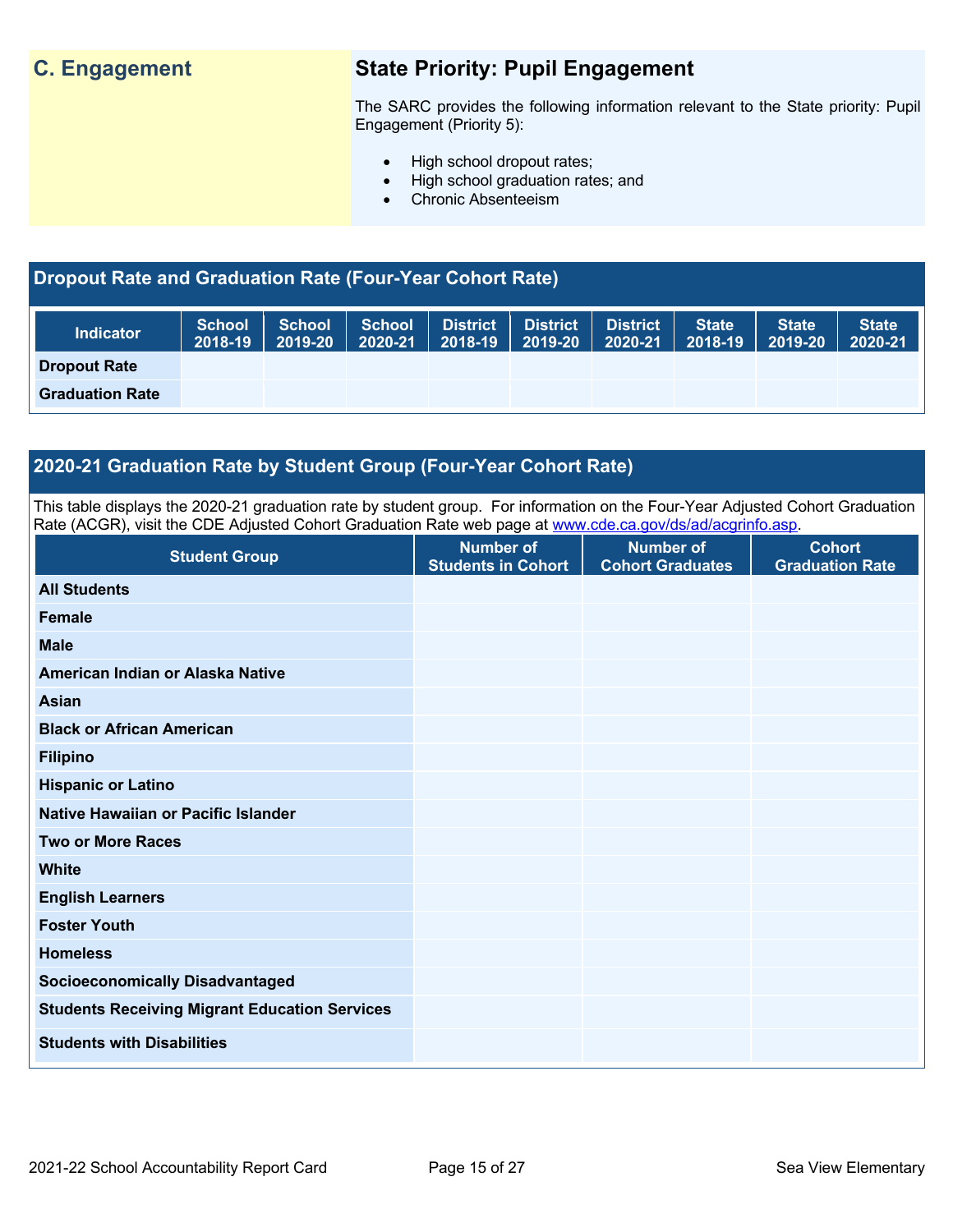## **2020-21 Chronic Absenteeism by Student Group**

| <b>Student Group</b>                                 | <b>Cumulative</b><br><b>Enrollment</b> | <b>Chronic</b><br><b>Absenteeism</b><br><b>Eligible Enrollment</b> | <b>Chronic</b><br><b>Absenteeism</b><br><b>Count</b> | <b>Chronic</b><br><b>Absenteeism</b><br><b>Rate</b> |
|------------------------------------------------------|----------------------------------------|--------------------------------------------------------------------|------------------------------------------------------|-----------------------------------------------------|
| <b>All Students</b>                                  |                                        |                                                                    |                                                      |                                                     |
| <b>Female</b>                                        |                                        |                                                                    |                                                      |                                                     |
| <b>Male</b>                                          |                                        |                                                                    |                                                      |                                                     |
| American Indian or Alaska Native                     |                                        |                                                                    |                                                      |                                                     |
| <b>Asian</b>                                         |                                        |                                                                    |                                                      |                                                     |
| <b>Black or African American</b>                     |                                        |                                                                    |                                                      |                                                     |
| <b>Filipino</b>                                      |                                        |                                                                    |                                                      |                                                     |
| <b>Hispanic or Latino</b>                            |                                        |                                                                    |                                                      |                                                     |
| Native Hawaiian or Pacific Islander                  |                                        |                                                                    |                                                      |                                                     |
| <b>Two or More Races</b>                             |                                        |                                                                    |                                                      |                                                     |
| <b>White</b>                                         |                                        |                                                                    |                                                      |                                                     |
| <b>English Learners</b>                              |                                        |                                                                    |                                                      |                                                     |
| <b>Foster Youth</b>                                  |                                        |                                                                    |                                                      |                                                     |
| <b>Homeless</b>                                      |                                        |                                                                    |                                                      |                                                     |
| <b>Socioeconomically Disadvantaged</b>               |                                        |                                                                    |                                                      |                                                     |
| <b>Students Receiving Migrant Education Services</b> |                                        |                                                                    |                                                      |                                                     |
| <b>Students with Disabilities</b>                    |                                        |                                                                    |                                                      |                                                     |

## **C. Engagement State Priority: School Climate**

The SARC provides the following information relevant to the State priority: School Climate (Priority 6):

- Pupil suspension rates;
- Pupil expulsion rates; and
- Other local measures on the sense of safety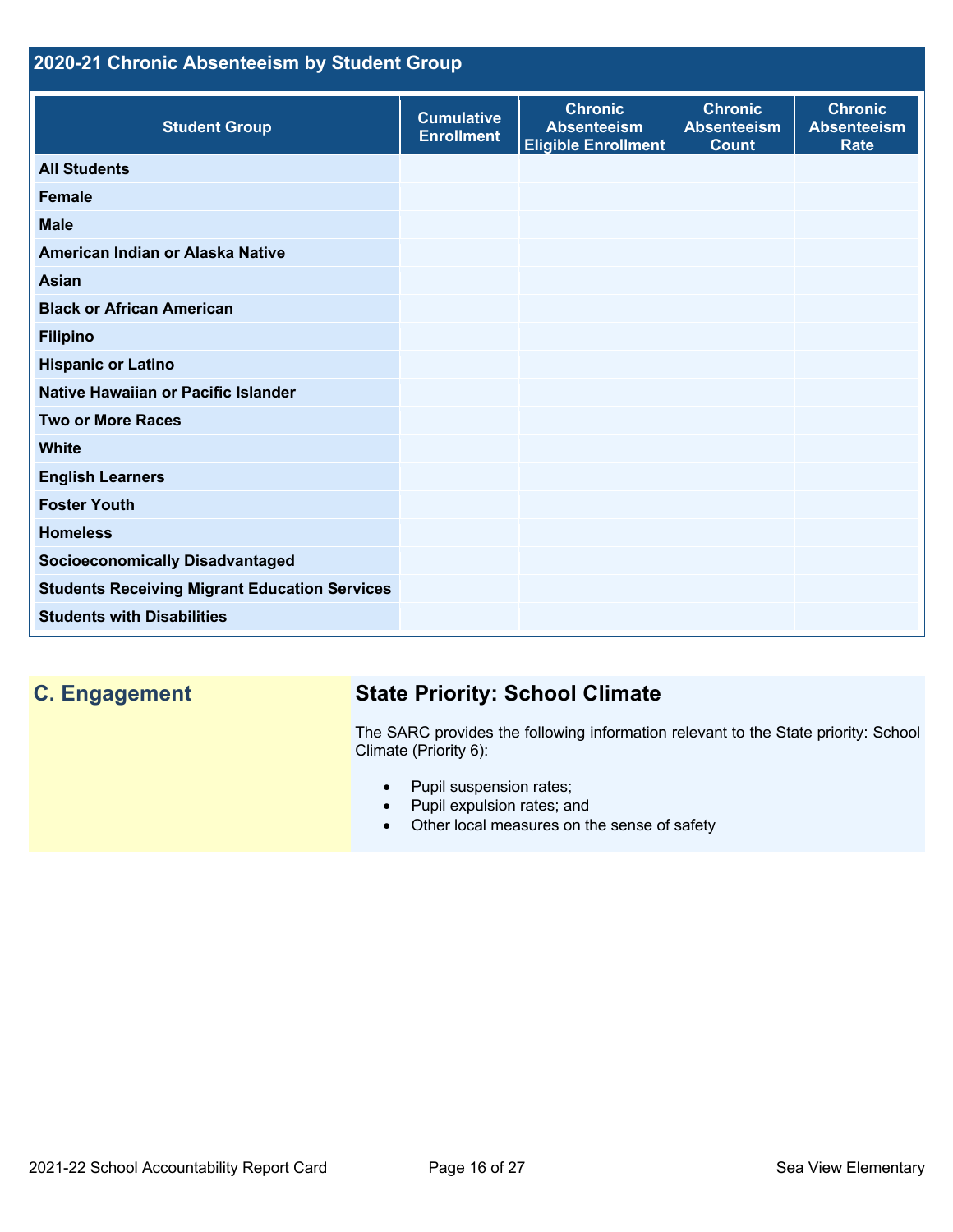### **Suspensions and Expulsions**

This table displays suspensions and expulsions data collected between July through June, each full school year respectively. Data collected during the 2020-21 school year may not be comparable to earlier years of this collection due to differences in learning mode instruction in response to the COVID-19 pandemic.

| <b>Subject</b>     | School<br>2018-19 | <b>School</b><br>2020-21 | <b>District</b><br>2018-19 | <b>District</b><br>2020-21 | <b>State</b><br>2018-19 | <b>State</b><br>2020-21 |
|--------------------|-------------------|--------------------------|----------------------------|----------------------------|-------------------------|-------------------------|
| <b>Suspensions</b> |                   |                          |                            |                            |                         |                         |
| <b>Expulsions</b>  |                   |                          |                            |                            |                         |                         |

This table displays suspensions and expulsions data collected between July through February, partial school year due to the COVID-19 pandemic. The 2019-2020 suspensions and expulsions rate data are not comparable to other year data because the 2019-2020 school year is a partial school year due to the COVID-19 crisis. As such, it would be inappropriate to make any comparisons in rates of suspensions and expulsions in the 2019-2020 school year compared to other school years.

| <b>Subject</b>     | <b>School</b><br>2019-20 | <b>District</b><br>2019-20 | <b>State</b><br>2019-20 |
|--------------------|--------------------------|----------------------------|-------------------------|
| <b>Suspensions</b> |                          |                            |                         |
| <b>Expulsions</b>  |                          |                            |                         |

| <b>Student Group</b>                   | <b>Suspensions Rate</b> | <b>Expulsions Rate</b> |
|----------------------------------------|-------------------------|------------------------|
| <b>All Students</b>                    |                         |                        |
| <b>Female</b>                          |                         |                        |
| <b>Male</b>                            |                         |                        |
| American Indian or Alaska Native       |                         |                        |
| <b>Asian</b>                           |                         |                        |
| <b>Black or African American</b>       |                         |                        |
| <b>Filipino</b>                        |                         |                        |
| <b>Hispanic or Latino</b>              |                         |                        |
| Native Hawaiian or Pacific Islander    |                         |                        |
| <b>Two or More Races</b>               |                         |                        |
| <b>White</b>                           |                         |                        |
| <b>English Learners</b>                |                         |                        |
| <b>Foster Youth</b>                    |                         |                        |
| <b>Homeless</b>                        |                         |                        |
| <b>Socioeconomically Disadvantaged</b> |                         |                        |

**Students with Disabilities** 

**Students Receiving Migrant Education Services**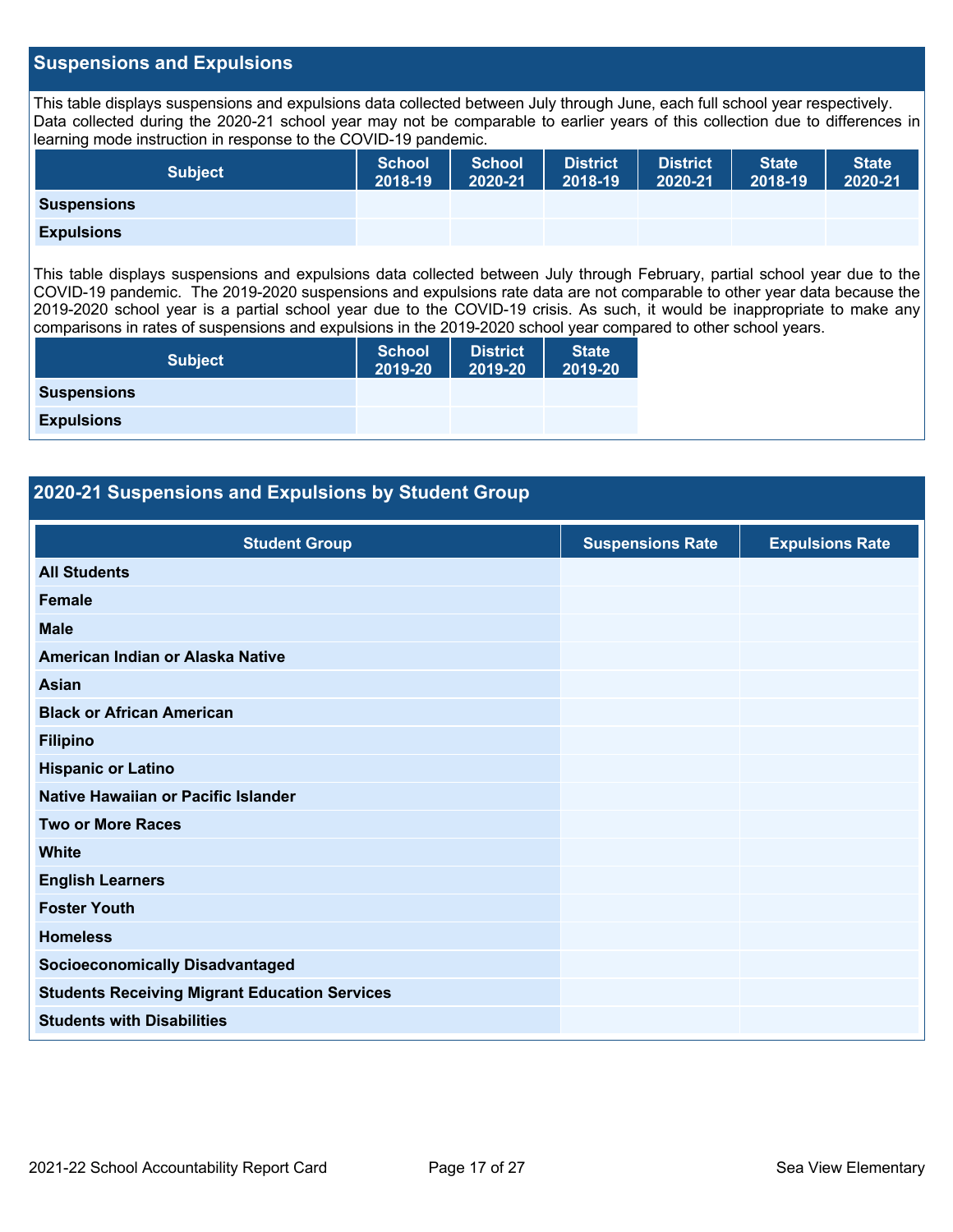### **2021-22 School Safety Plan**

The Comprehensive School Safety Plan was developed for Sea View Elementary School in collaboration with local agencies and the district office to fulfill Senate Bill 187 requirements. Components of this plan include child abuse reporting procedures, teacher notification of dangerous pupil procedures, disaster response procedures, procedures for safe arrival and departure from school, sexual harassment policy, and dress code policy. The school's 2021-22 safety plan was reviewed, updated, subsequently amended, and discussed with school staff in January, 2021. The 2021-22 safety plan was approved by the SSC on February 1, 2021 and board approved on April 15, 2021.

## **D. Other SARC Information Information Required in the SARC**

The information in this section is required to be in the SARC but is not included in the state priorities for LCFF.

### **2018-19 Elementary Average Class Size and Class Size Distribution**

This table displays the 2018-19 average class size and class size distribution. The columns titled "Number of Classes" indicates how many classes fall into each size category (a range of total students per class). The "Other" category is for multigrade level classes.

| <b>Grade Level</b> | <b>Average</b><br><b>Class Size</b> | Number of Classes with   Number of Classes with   Number of Classes with<br>1-20 Students | 21-32 Students | 33+ Students |
|--------------------|-------------------------------------|-------------------------------------------------------------------------------------------|----------------|--------------|
| K                  |                                     |                                                                                           |                |              |
|                    |                                     |                                                                                           |                |              |
|                    |                                     |                                                                                           |                |              |
|                    |                                     |                                                                                           |                |              |
|                    |                                     |                                                                                           |                |              |
|                    |                                     |                                                                                           |                |              |
|                    |                                     |                                                                                           |                |              |

### **2019-20 Elementary Average Class Size and Class Size Distribution**

This table displays the 2019-20 average class size and class size distribution. The columns titled "Number of Classes" indicates how many classes fall into each size category (a range of total students per class). The "Other" category is for multi-grade level classes.

| <b>Grade Level</b> | <b>Average</b><br><b>Class Size</b> | 1-20 Students | Number of Classes with   Number of Classes with   Number of Classes with<br>21-32 Students | 33+ Students |
|--------------------|-------------------------------------|---------------|--------------------------------------------------------------------------------------------|--------------|
| n                  |                                     |               |                                                                                            |              |
|                    |                                     |               |                                                                                            |              |
|                    |                                     |               |                                                                                            |              |
|                    |                                     |               |                                                                                            |              |
|                    |                                     |               |                                                                                            |              |
| 5                  |                                     |               |                                                                                            |              |
|                    |                                     |               |                                                                                            |              |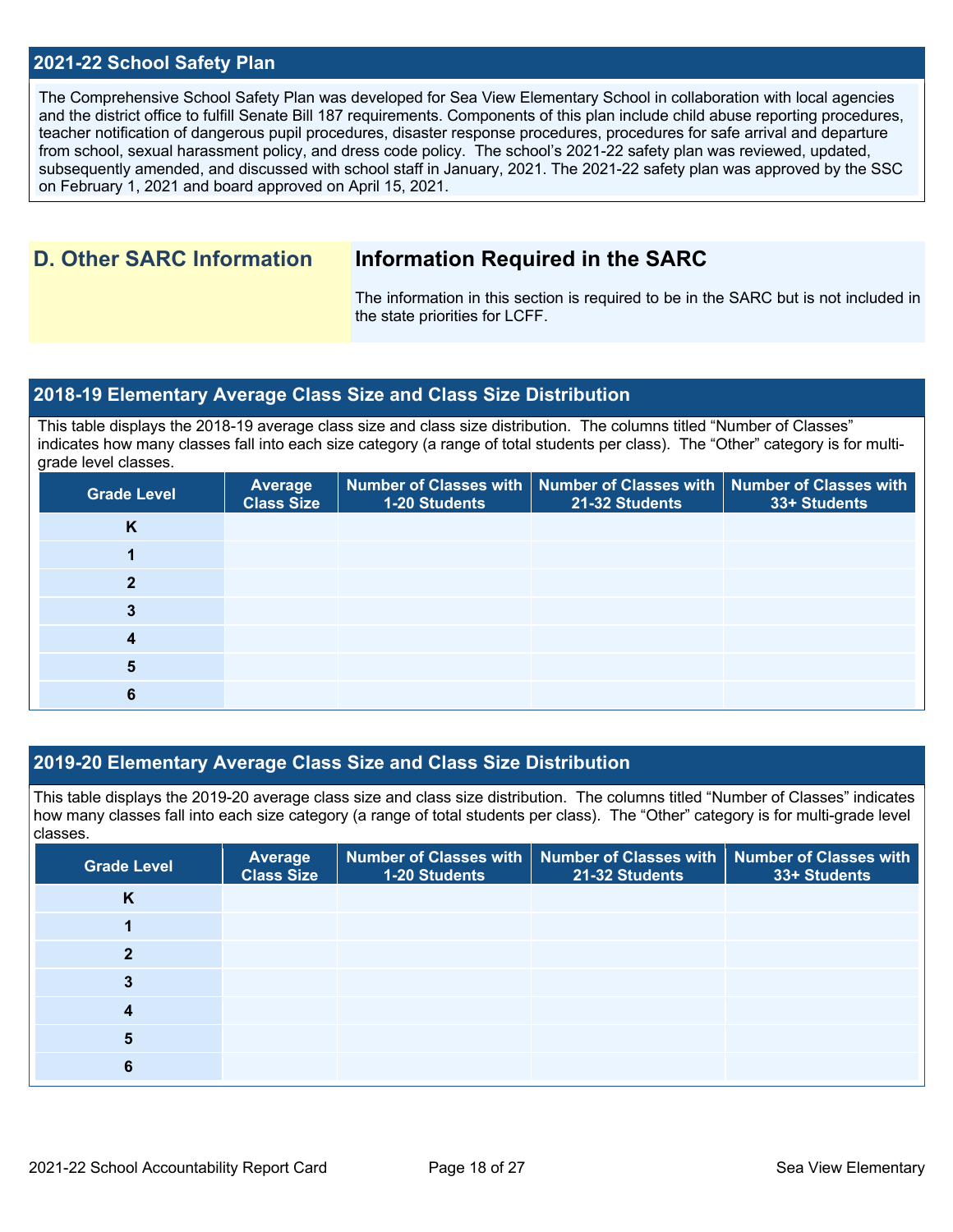### **2020-21 Elementary Average Class Size and Class Size Distribution**

This table displays the 2020-21 average class size and class size distribution. The columns titled "Number of Classes" indicates how many classes fall into each size category (a range of total students per class). The "Other" category is for multi-grade level classes.

| <b>Grade Level</b> | <b>Average</b><br><b>Class Size</b> | <b>1-20 Students</b> | Number of Classes with   Number of Classes with   Number of Classes with<br>21-32 Students | 33+ Students |
|--------------------|-------------------------------------|----------------------|--------------------------------------------------------------------------------------------|--------------|
| K                  |                                     |                      |                                                                                            |              |
|                    |                                     |                      |                                                                                            |              |
| າ                  |                                     |                      |                                                                                            |              |
| 3                  |                                     |                      |                                                                                            |              |
|                    |                                     |                      |                                                                                            |              |
| 5                  |                                     |                      |                                                                                            |              |
| 6                  |                                     |                      |                                                                                            |              |

## **2018-19 Secondary Average Class Size and Class Size Distribution**

This table displays the 2018-19 average class size and class size distribution. The columns titled "Number of Classes" indicates how many classes fall into each size category (a range of total students per classroom). At the secondary school level, this information is reported by subject area rather than grade level.

| <b>Subject</b>               | <b>Average</b><br><b>Class</b><br><b>Size</b> | 1-22 Students | 23-32 Students | Number of Classes with   Number of Classes with   Number of Classes with  <br>33+ Students |
|------------------------------|-----------------------------------------------|---------------|----------------|--------------------------------------------------------------------------------------------|
| <b>English Language Arts</b> |                                               |               |                |                                                                                            |
| <b>Mathematics</b>           |                                               |               |                |                                                                                            |
| <b>Science</b>               |                                               |               |                |                                                                                            |
| <b>Social Science</b>        |                                               |               |                |                                                                                            |

### **2019-20 Secondary Average Class Size and Class Size Distribution**

This table displays the 2019-20 average class size and class size distribution. The columns titled "Number of Classes" indicates how many classes fall into each size category (a range of total students per classroom). At the secondary school level, this information is reported by subject area rather than grade level.

| <b>Subject</b>               | <b>Average</b><br><b>Class</b><br><b>Size</b> | 1-22 Students | Number of Classes with   Number of Classes with  <br>23-32 Students | <b>Number of Classes with</b><br>33+ Students |
|------------------------------|-----------------------------------------------|---------------|---------------------------------------------------------------------|-----------------------------------------------|
| <b>English Language Arts</b> |                                               |               |                                                                     |                                               |
| <b>Mathematics</b>           |                                               |               |                                                                     |                                               |
| <b>Science</b>               |                                               |               |                                                                     |                                               |
| <b>Social Science</b>        |                                               |               |                                                                     |                                               |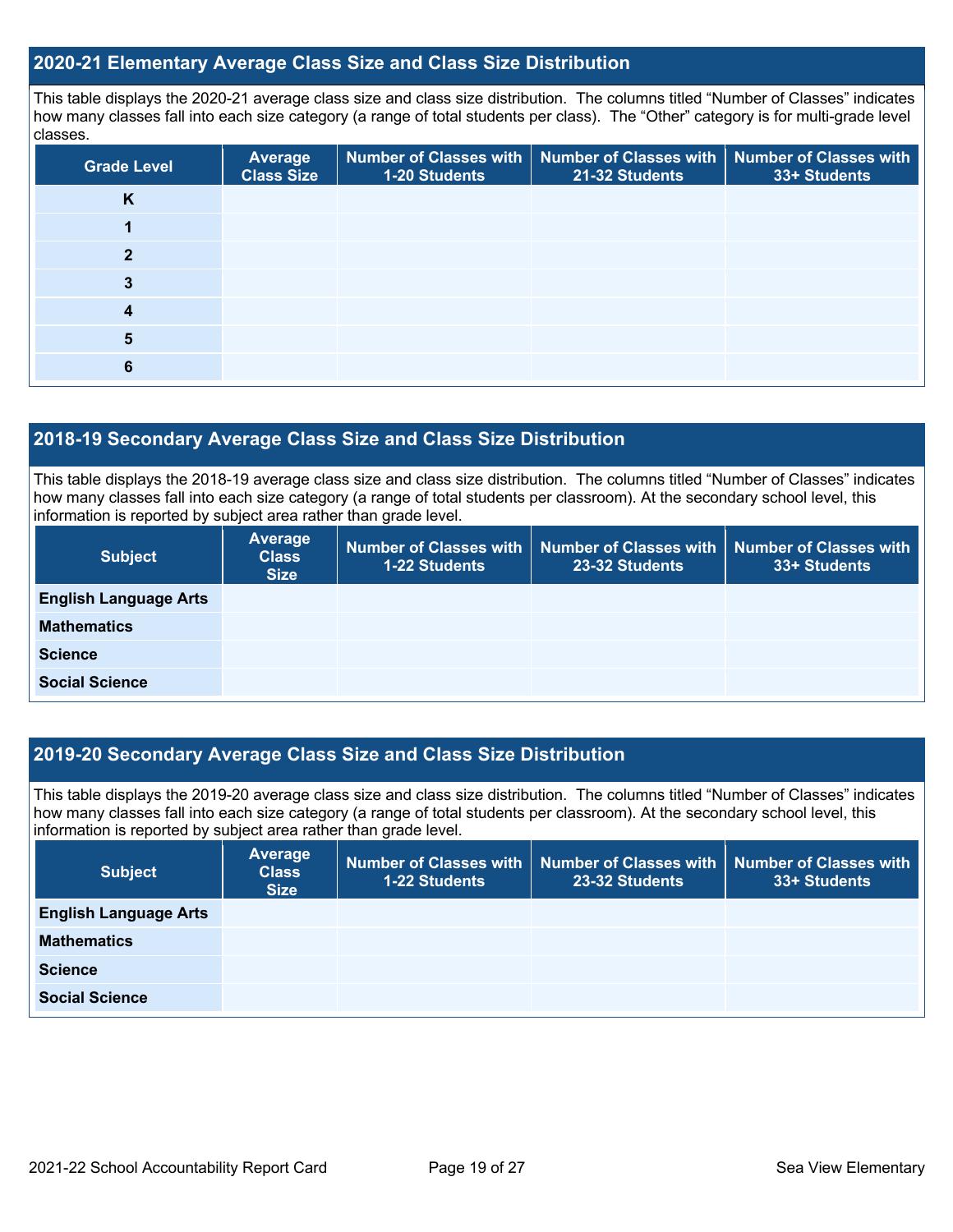### **2020-21 Secondary Average Class Size and Class Size Distribution**

This table displays the 2020-21 average class size and class size distribution. The columns titled "Number of Classes" indicates how many classes fall into each size category (a range of total students per classroom). At the secondary school level, this information is reported by subject area rather than grade level.

| <b>Subject</b>               | <b>Average</b><br><b>Class</b><br><b>Size</b> | 1-22 Students | Number of Classes with   Number of Classes with  <br>23-32 Students | <b>Number of Classes with</b><br>33+ Students |
|------------------------------|-----------------------------------------------|---------------|---------------------------------------------------------------------|-----------------------------------------------|
| <b>English Language Arts</b> |                                               |               |                                                                     |                                               |
| <b>Mathematics</b>           |                                               |               |                                                                     |                                               |
| <b>Science</b>               |                                               |               |                                                                     |                                               |
| <b>Social Science</b>        |                                               |               |                                                                     |                                               |

### **2020-21 Ratio of Pupils to Academic Counselor**

This table displays the ratio of pupils to Academic Counselor. One full time equivalent (FTE) equals one staff member working full time; one FTE could also represent two staff members who each work 50 percent of full time.

| <b>Title</b>                        | <b>Ratio</b> |
|-------------------------------------|--------------|
| <b>Pupils to Academic Counselor</b> |              |

## **2020-21 Student Support Services Staff**

This table displays the number of FTE support staff assigned to this school. One full time equivalent (FTE) equals one staff member working full time; one FTE could also represent two staff members who each work 50 percent of full time.

| <b>Title</b>                                                         | <b>Number of FTE Assigned to School</b> |
|----------------------------------------------------------------------|-----------------------------------------|
| <b>Counselor (Academic, Social/Behavioral or Career Development)</b> |                                         |
| Library Media Teacher (Librarian)                                    |                                         |
| <b>Library Media Services Staff (Paraprofessional)</b>               |                                         |
| <b>Psychologist</b>                                                  |                                         |
| <b>Social Worker</b>                                                 |                                         |
| <b>Speech/Language/Hearing Specialist</b>                            |                                         |
| <b>Resource Specialist (non-teaching)</b>                            |                                         |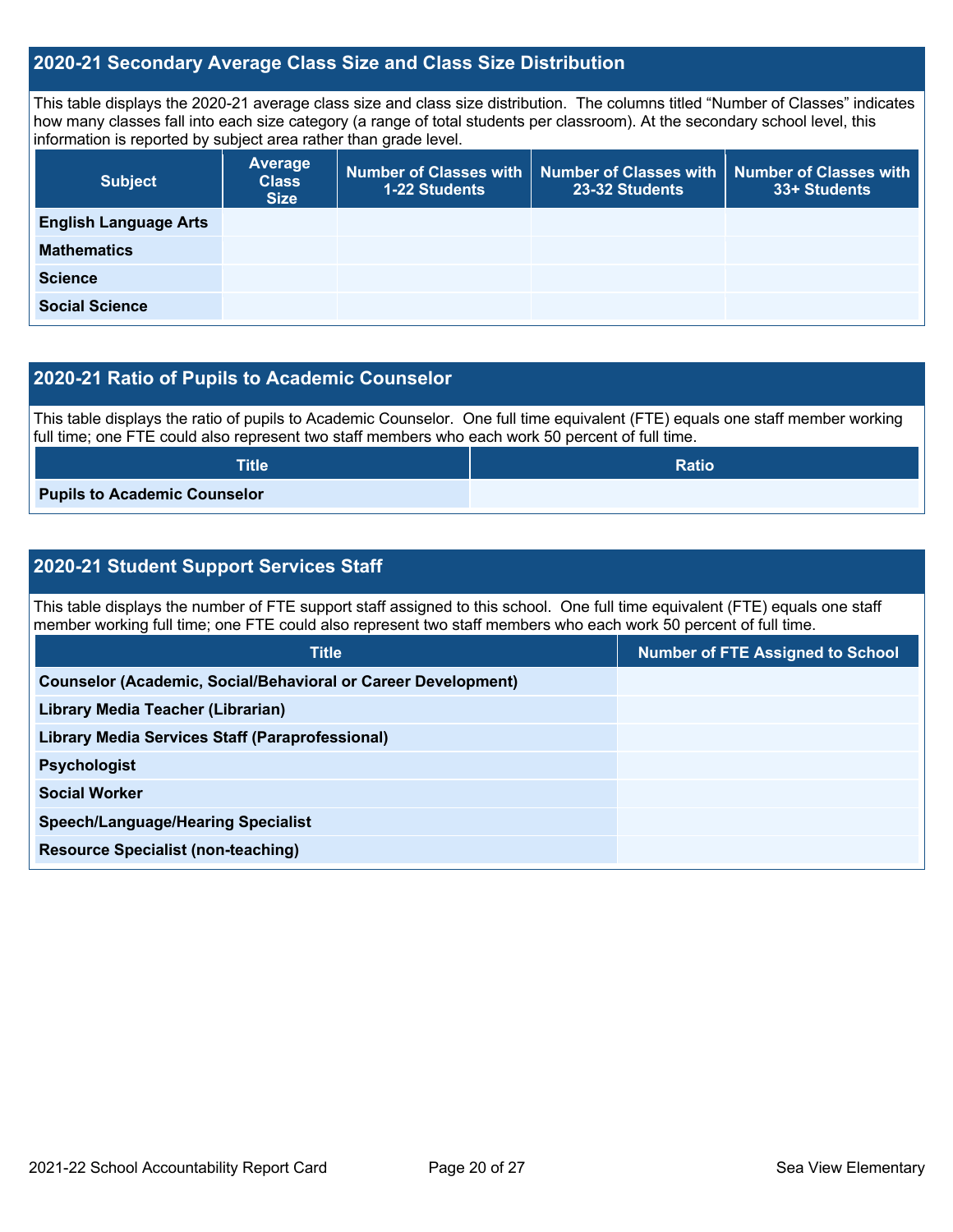## **2019-20 Expenditures Per Pupil and School Site Teacher Salaries**

This table displays the 2019-20 expenditures per pupil and average teach salary for this school. Cells with N/A values do not require data.

| <b>Level</b>                                         | <b>Total</b><br><b>Expenditures</b><br><b>Per Pupil</b> | <b>Expenditures</b><br><b>Per Pupil</b><br>(Restricted) | <b>Expenditures</b><br><b>Per Pupil</b><br>(Unrestricted) | <b>Average</b><br><b>Teacher</b><br><b>Salary</b> |
|------------------------------------------------------|---------------------------------------------------------|---------------------------------------------------------|-----------------------------------------------------------|---------------------------------------------------|
| <b>School Site</b>                                   | \$13,408                                                | \$4,117                                                 | \$9,291                                                   | \$85,280                                          |
| <b>District</b>                                      | N/A                                                     | N/A                                                     | \$9,179                                                   | \$103,649                                         |
| <b>Percent Difference - School Site and District</b> | N/A                                                     | N/A                                                     | 1.2                                                       | $-19.4$                                           |
| <b>Percent Difference - School Site and State</b>    | N/A                                                     | N/A                                                     | 18.4                                                      | 16.9                                              |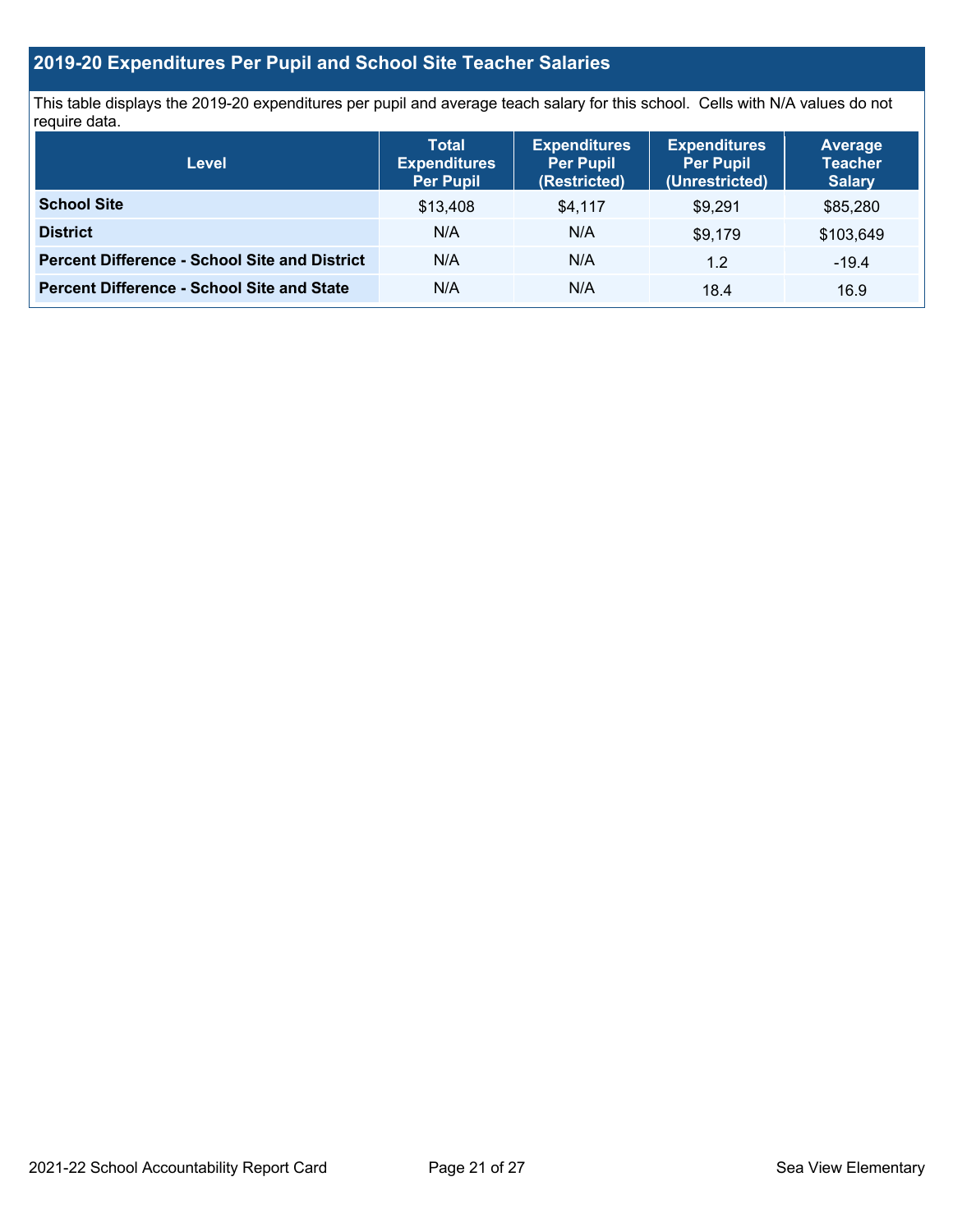In addition to general fund state funding, Coachella Valley Unified School District receives state and federal categorical funding for special programs. For the 2020-21 school year, the district received categorical, special education, and support programs funds for:

- Expanded Learning Programs (EXLP)
- Agricultural Career Technical Education
- Career Technical Education Incentive Grant
- Carl D. Perkins Career and Technical Education
- College Readiness Block Grant
- Department of Rehabilitation Grant (Work Experience)
- ESEA: Title II, Part A Teacher Quality
- ESEA: Title III, Immigrant Education Program
- ESEA: Title III, English Learners Student Program
- Indian Education
- Governor's CTE Initiative: California Partnership Academies
- Head Start
- Learning Communities for School Success
- Lottery: Instructional Materials
- Medi-Cal Billing Option
- NCLB: Title I Part A, Basic Grants
- NCLB: Title I Part C. Migrant Education Regular Program
- NCLB: Title I, Migrant Education Summer Program
- Partnership Academies Program
- Special Ed: IDEA Basic Local Assistance
- Special Ed: IDEA Preschool Grant, Part B, Sec 619
- Special Ed: IDEA Preschool Local Entitlement
- Special Ed: IDEA Preschool Staff Development, Part B, Sec 619
- Supporting Inclusive Practices
- Special Ed: Mental Health Services
- Special Ed: Project Workability
- Special Ed: Low Incidence Equipment
- State Lottery

Programs and Services at Sea View Elementary

- Expanded Learning Programs (EXLP)
- Newcomer Academy
- English Learner Academy
- English Learner Mentoring
- Long Term English Learner (LTEL) Tutoring
- Lexia Intervention
- Advancement Via Individual Determination (AVID) Program
- Dual Language Program
- Culturally Relevant Instruction
- Professional Development for Staff
- Data Teams
- K-2 Parent Academy
- Academic Family Nights (Science and Math Nights)
- Family Engagement Events
- Mental Health Services through the Latino Commission
- Migrant Program
- Partnership with CalFresh
- Partnership with Safe Routes to School
- Read With Me Volunteer Program
- Raising a Reader Program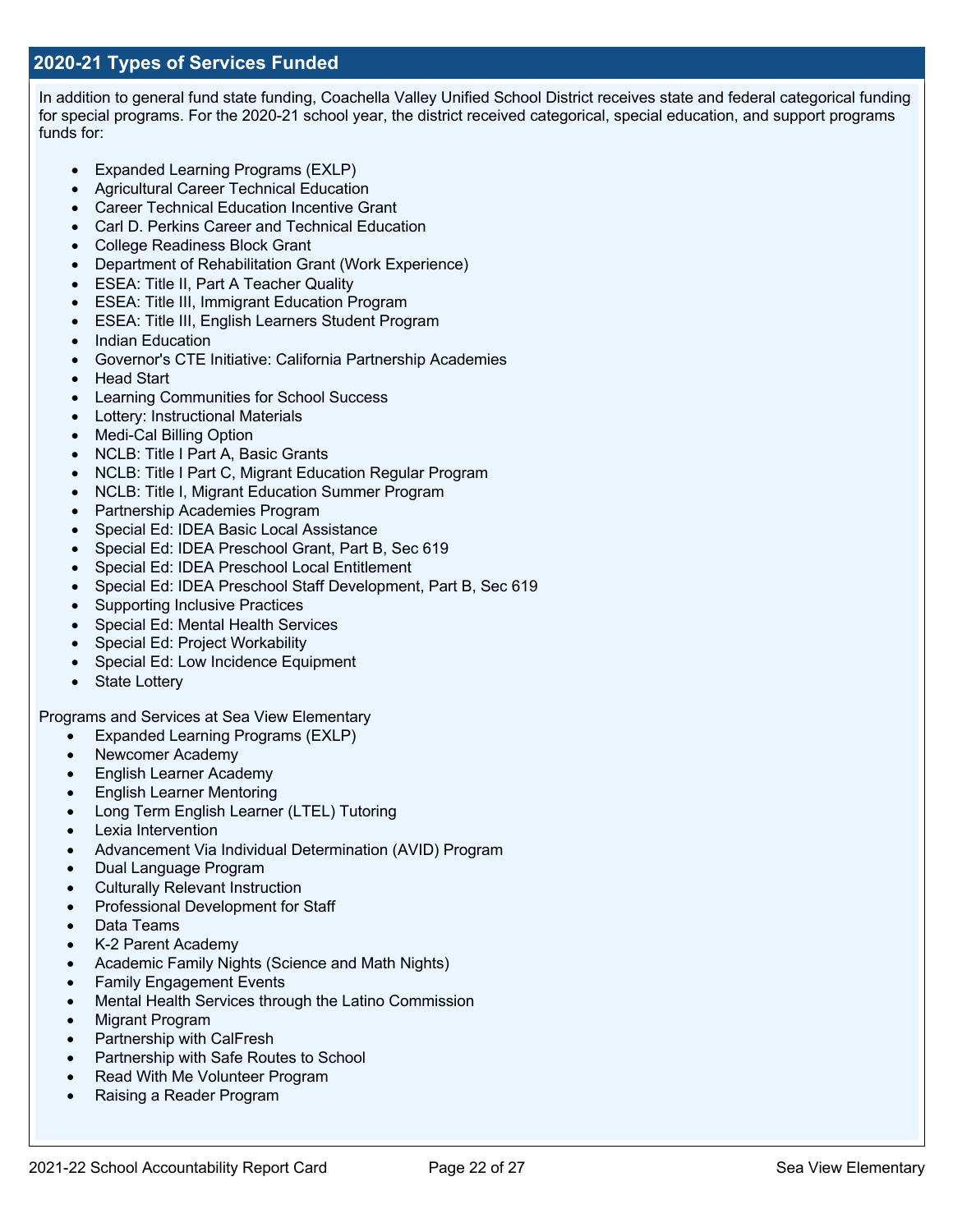### **2019-20 Teacher and Administrative Salaries**

This table displays the 2019-20 Teacher and Administrative salaries. For detailed information on salaries, see the CDE Certification Salaries & Benefits web page at http://www.cde.ca.gov/ds/fd/cs/.

| Category                                             | <b>District</b><br><b>Amount</b> | <b>State Average</b><br>for Districts<br>in Same Category |
|------------------------------------------------------|----------------------------------|-----------------------------------------------------------|
| <b>Beginning Teacher Salary</b>                      |                                  |                                                           |
| <b>Mid-Range Teacher Salary</b>                      |                                  |                                                           |
| <b>Highest Teacher Salary</b>                        |                                  |                                                           |
| <b>Average Principal Salary (Elementary)</b>         |                                  |                                                           |
| <b>Average Principal Salary (Middle)</b>             |                                  |                                                           |
| <b>Average Principal Salary (High)</b>               |                                  |                                                           |
| <b>Superintendent Salary</b>                         |                                  |                                                           |
| <b>Percent of Budget for Teacher Salaries</b>        |                                  |                                                           |
| <b>Percent of Budget for Administrative Salaries</b> |                                  |                                                           |

## **2020-21 Advanced Placement (AP) Courses**

This table displays the percent of student in AP courses at this school.

### **Percent of Students in AP Courses**

This table displays the number of AP courses offered at this school where there are student course enrollments of at least one student.

| <b>Subject</b>                  | <b>Number of AP Courses Offered</b> |
|---------------------------------|-------------------------------------|
| <b>Computer Science</b>         |                                     |
| <b>English</b>                  |                                     |
| <b>Fine and Performing Arts</b> |                                     |
| <b>Foreign Language</b>         |                                     |
| <b>Mathematics</b>              |                                     |
| <b>Science</b>                  |                                     |
| <b>Social Science</b>           |                                     |
| <b>Total AP Courses Offered</b> |                                     |

### **Professional Development**

All training and curriculum development at Coachella Valley Unified School District revolves around the California State Standards and Frameworks and Common Core State Standards. The district's Educational Services Division works closely with school administrators, teachers, and the superintendent to identify staff training needs based upon review of student performance data results, monthly site leadership collaboration efforts, and principal input.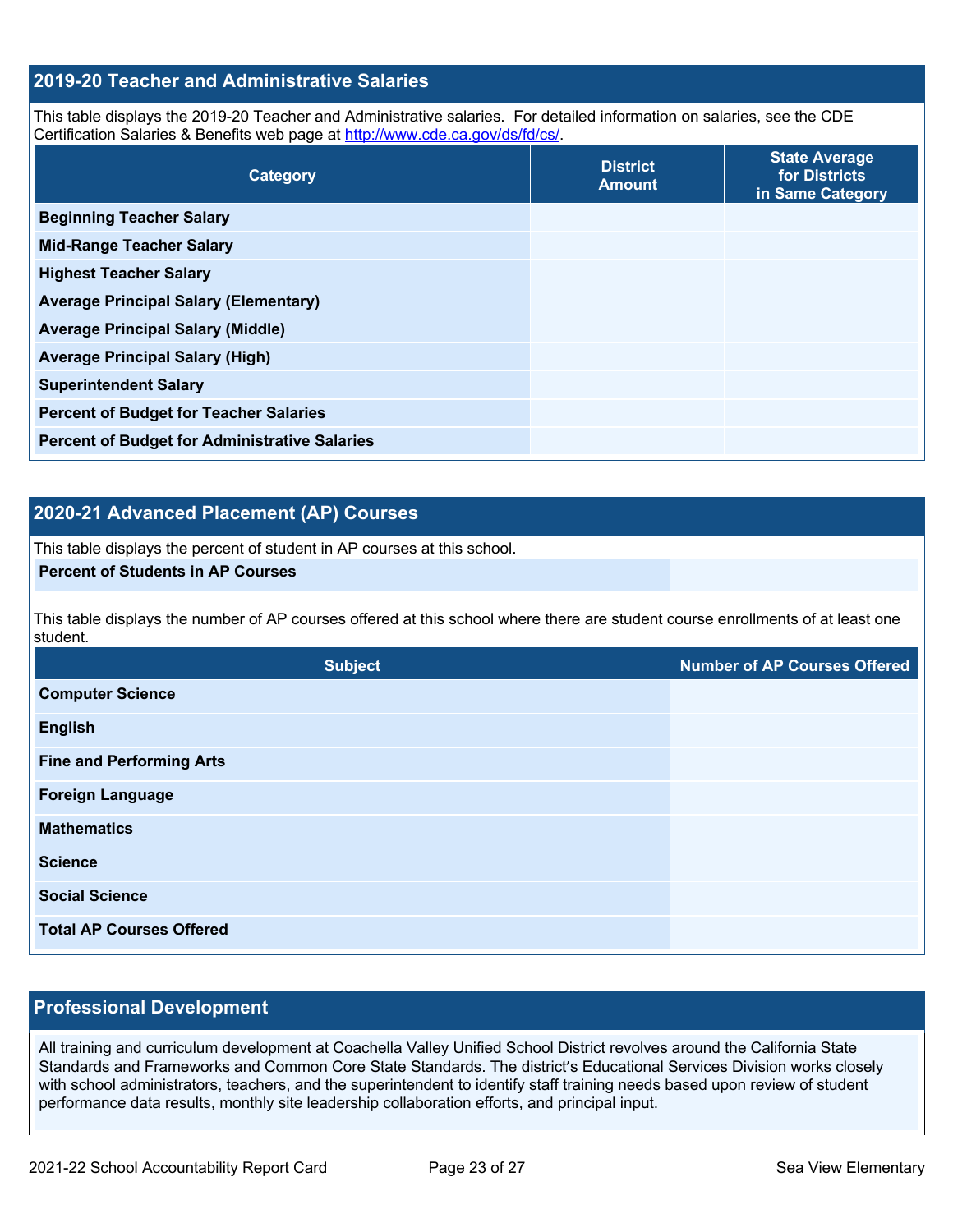### **Professional Development**

Staff members refine teaching skills and concepts through participation in conferences and workshops throughout the year. Training activities typically relate to the teacher's area of expertise and covers innovative strategies and techniques to improve student achievement and the quality of classroom instruction. Teachers may participate in district-sponsored seminars presented by district personnel, outside consultants, and lead teachers.

2020-21 District-Sponsored Professional Development:

- Adult Self-Care
- AERIES Student Engagement
- APEX (Secondary)
- Bitmoji Classrooms
- CAASPP
- California School Library Database
- Cameras in the Classroom
- Canvas (6-part series)
- CCGI California College Guidance Initiative (Secondary)
- Collections (Secondary)
- ELPAC
- English 3D for English Learners
- Ethnic Studies (Secondary)
- Go Math (Elementary)
- Google Apps
- Google Classroom Basics
- Google Forms Assessment and Data
- Hybrid Teaching
- IEPs (3-part series)
- Illuminate Assessment Platform
- Informative, Argument, and Narrative Writing (Elementary and Secondary)
- Lexia/Power Up
- Math 180
- National Geographic (Middle School)
- NGSS
- PBIS
- Positive Prevention Plus (6-part series, Secondary)
- Project Moving Forward
- Restorative Justice (Secondary)
- Saavas/Pearson History (Elementary, Secondary)
- Supporting Secondary Trauma
- Transformational Learning La Cultura Cura (4-part series)
- UCI Math (6-part series, Elementary, Secondary)
- UDL Universal Design for Learning
- VAPA Standards
- Virtual Science Labs
- Wonders & Maravillas (Elementary)
- Zoom 101/102

2021-22 District Sponsored Professional Development:

August, 2021 (Optional Professional Development) – before the start of school:

Elementary:

- Small Groups Planning and Instruction
- Lexia Core 5/Power Up
- Reading Foundational Skills
- Canvas for Elementary
- i-Ready and Small Groups
- Raising a Reader
- University of California, Irvine (UCI) Math for Grades 3-6 (Multiplication/Division, Whole Number Application, Place Value, Adding & Subtracting Fractions, Ratios)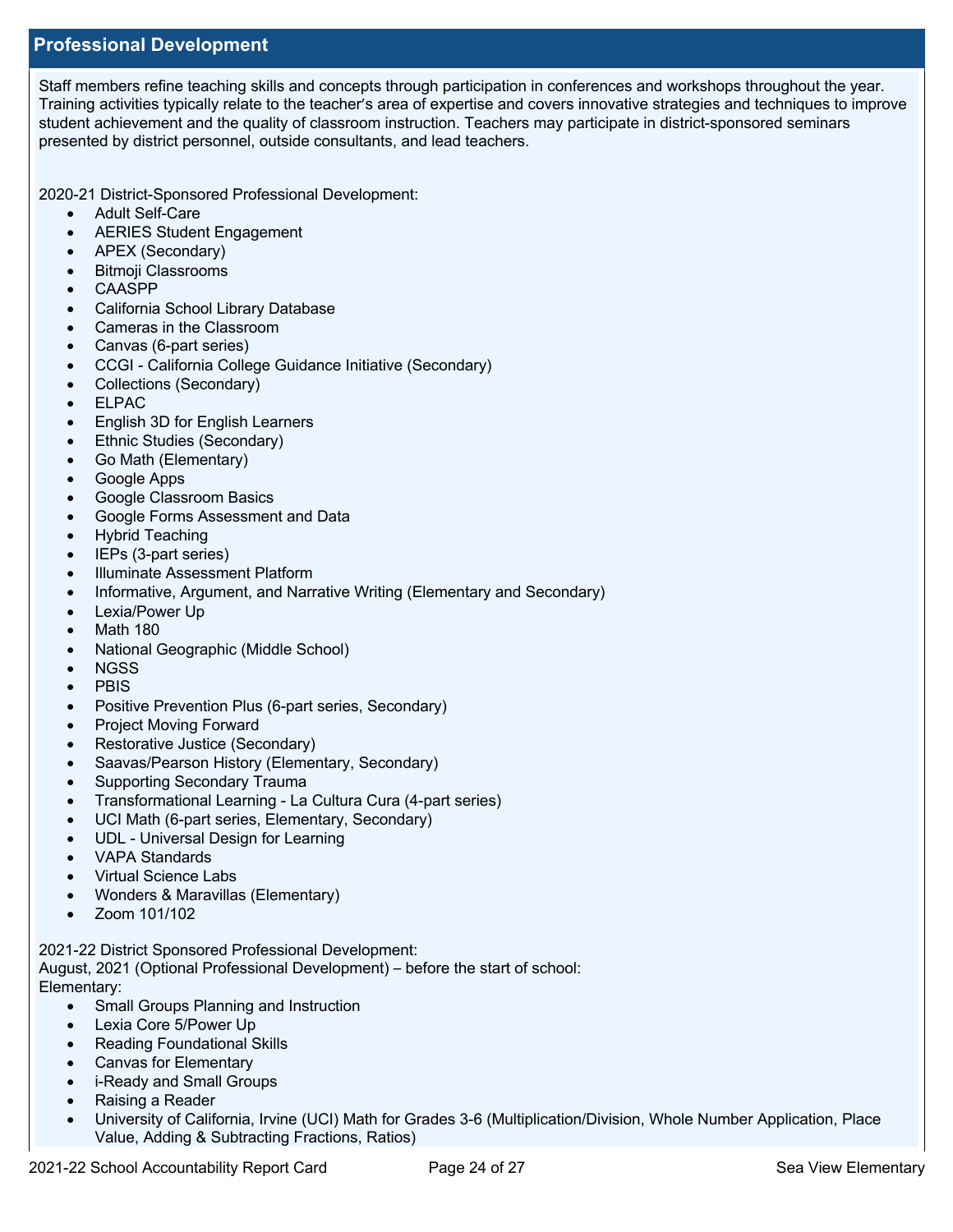### **Professional Development**

- EL Academy Module 1
- NGSS
- School-Based Mental Health
- VAPA
- Elementary Intervention and Tier 2 Support
- Joven Noble
- Canvas
- Mastery Connect
- New Teacher Technology
- Cardio-Pulmonary Resuscitation (CPR)

### Special Education:

- Extended School Year (ESY)
- Goalbook
- Transition Plan Writing
- Legally Defensible Individualized Education Programs (IEPs)
- Special Education Information System (SEIS)
- Canvas
- **Mastery Connect**
- New Teacher Technology

Throughout the School Year 2021-22:

- MasteryConnect
- iReady
- Intervention
- Transitional Kindergarten/Kindergarten (TK/K) Instructional Aides Training
- Canvas
- Writing
- Newcomer Assessments
- Lexia
- UCI Trainings
- UCI Math Grades 3-6
- UCI Math Admin
- English Learner Training
- Read 180/System 44
- English Language Development (ELD) Professional Development
- Google Suite App
- ELD Benchmarks
- Google Classroom
- New Teacher Technology
- Early Literacy Support Block (ELSB)

All-District Professional Development, non-student day:

Preschool Google Suite Apps

UCI Math Grades 3, 4, 5, 6

English Learner (EL) Academy Grades TK, K, VAPA, Intervention

Positive School Climate Grades 1, 2

Positive School Climate - all middle schools and high schools

The district offers two distinct programs to support professional growth and improve instruction in the classroom. The Beginning Teacher Support and Assessment (BTSA) program offers support and assistance to newly credentialed teachers. All participating new teachers are provided peer support over a two year period.

The Peer Assistance and Review (PAR) program is available to veteran teachers who need to improve instructional skills, classroom management strategies, subject knowledge, and/or related aspects of their teaching performance. Experienced and knowledgeable veteran teachers, referred to as "coaches", are paired with teachers referred to the PAR program to provide individualized guidance, support, and training.